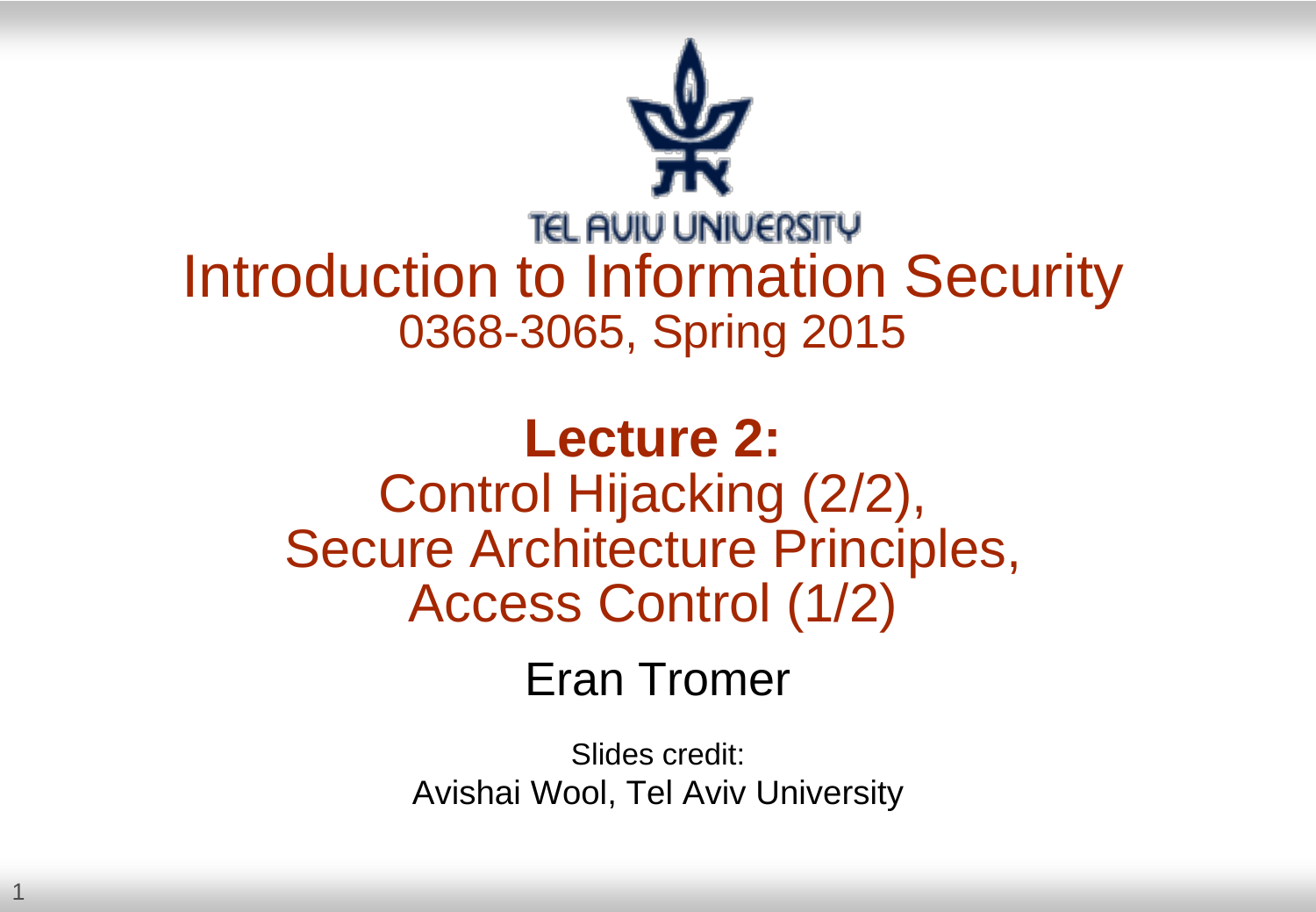#### Preventing control-hijacking attacks

- 1. Fix bugs:
	- Static analysis
		- Tools: Coverity, Purify, PREfast/PREfix. ..
	- Runtime analysis
		- Tools: Valgrind
	- Rewrite software in a type-safe languange (Java, ML)
		- Difficult for existing (legacy) code …
- 2. Concede overflow, but prevent code execution
- 3. Add runtime code to detect overflows exploits
	- Halt process when overflow exploit detected
	- StackGuard, LibSafe, …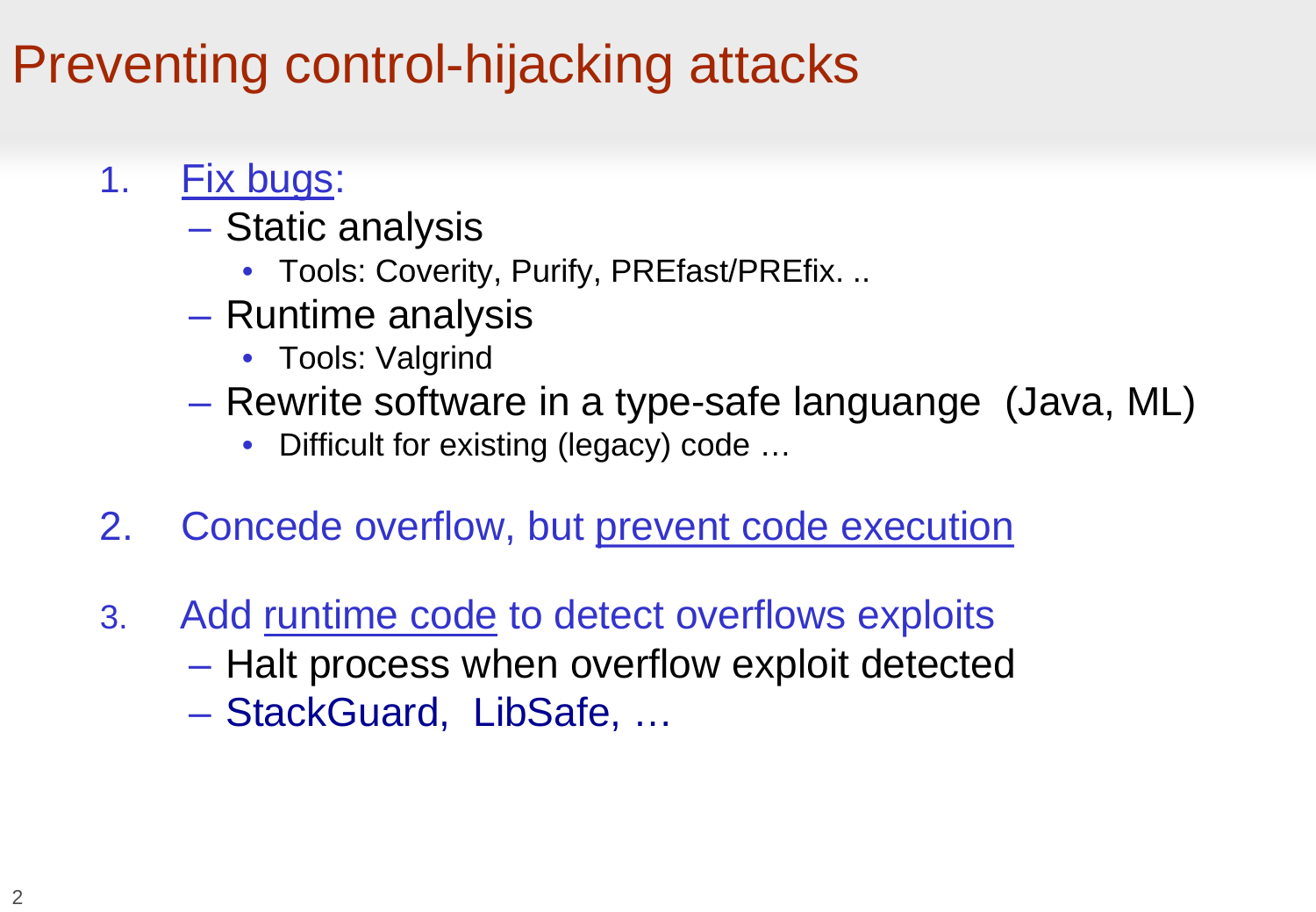# Control Hijacking

Platform defense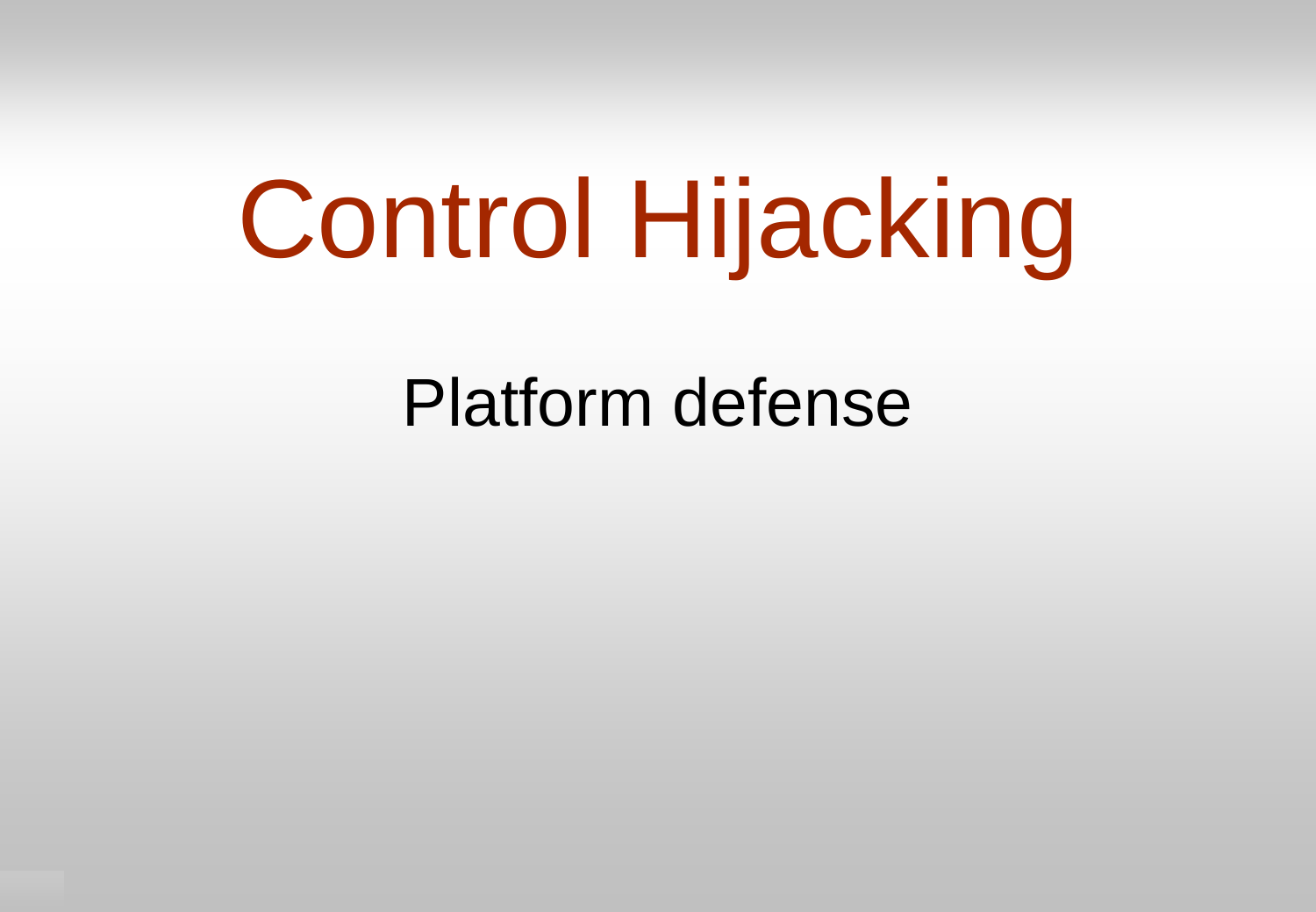#### Marking memory as non-execute (W^X)

Prevent attack code execution by marking stack and heap as **non-executable.** (von Neumann architecture  $\Rightarrow$  Harvard architecture)

- AMD: NX-bit ("No Execute", from AMD Athlon 64) Intel: XD-bit ("Executable Disable", from Intel P4 Prescott)
	- NX bit in every Page Table Entry (PTE)
- Deployment:
	- Linux (via PaX project); OpenBSD
	- Windows: since XP SP2 ("DEP")
		- Boot.ini : **/noexecute=OptIn** or **AlwaysOn**
		- Visual Studio: **/NXCompat[:NO]**
- Limitations:
	- Some apps need executable heap (e.g. JITs).
	- Does not defend against `**return-to-libc**' exploits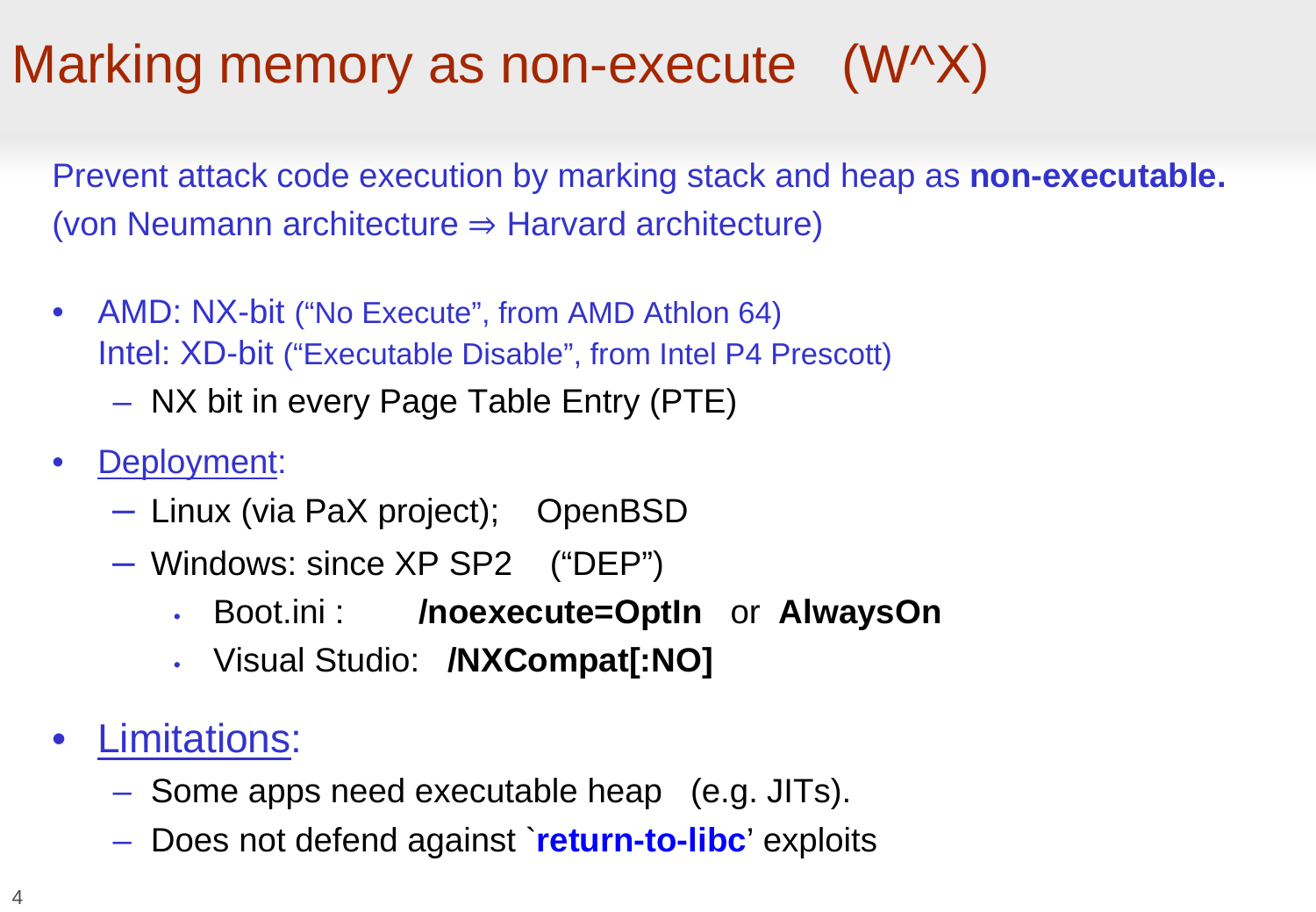#### Examples: DEP control in Windows

Computer > right-click Properties > Advanced system settings > Performance (Settings) > Data Execution Prevention

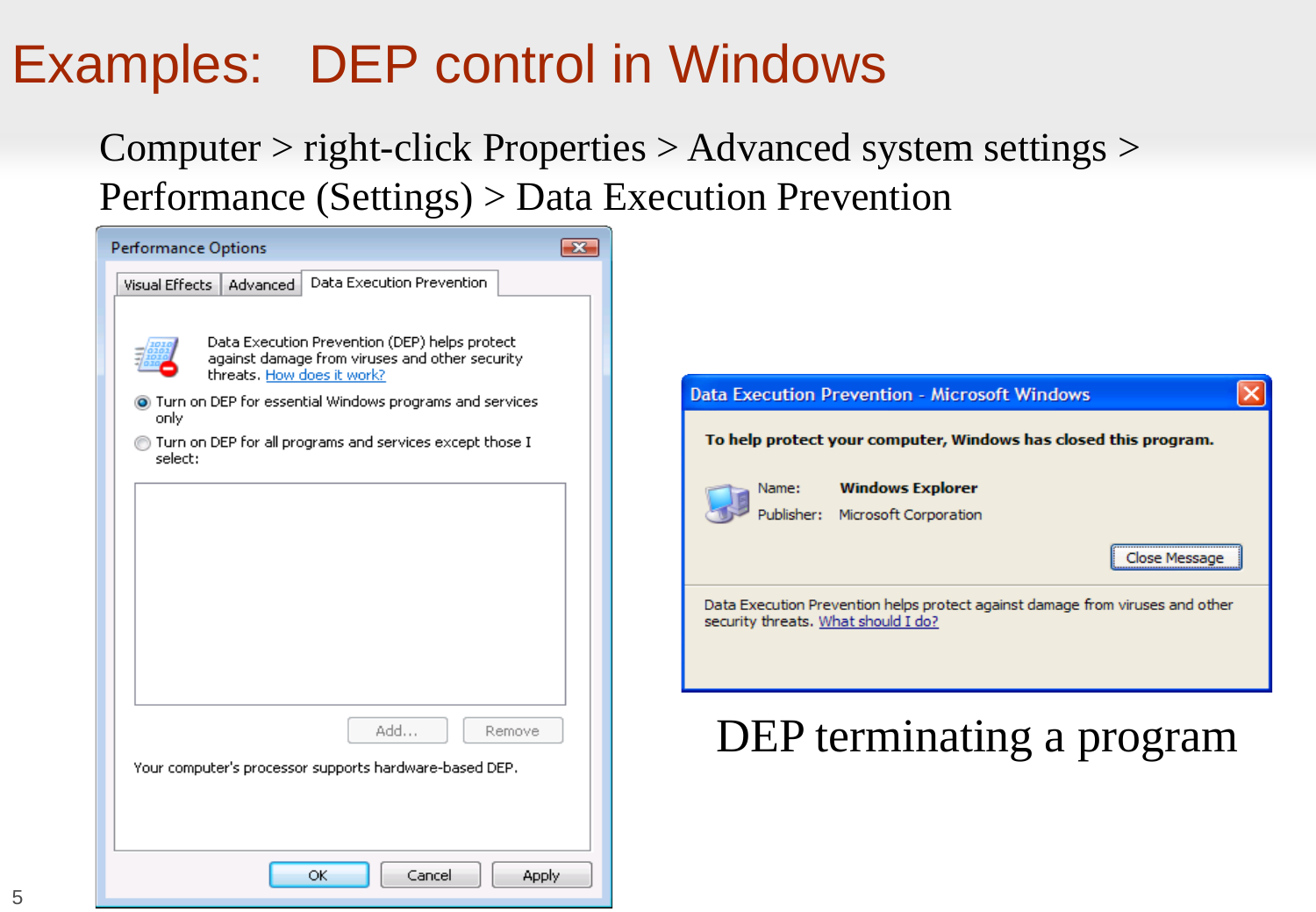#### "return to libc" attack

• Control hijacking without executing code

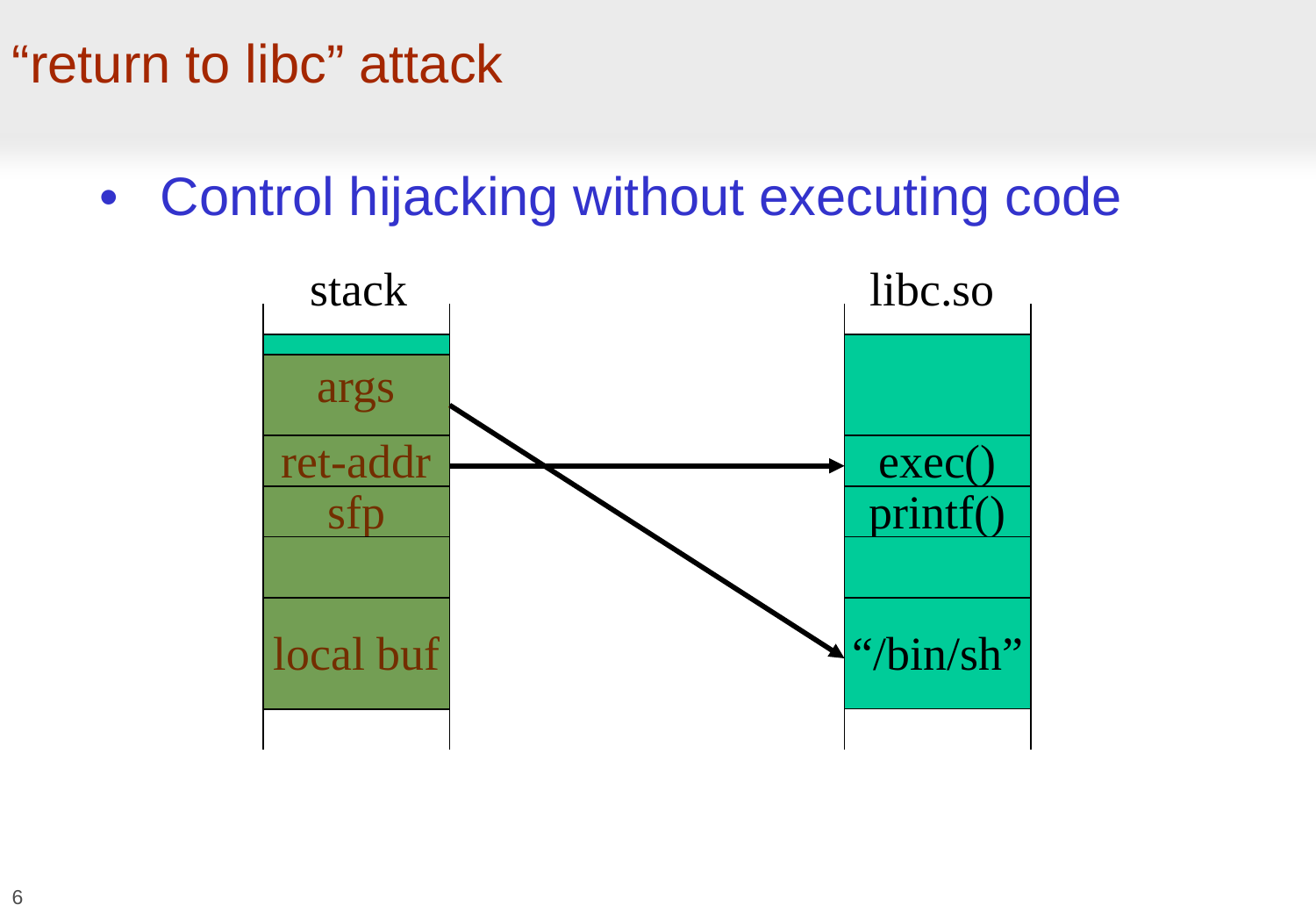#### Defense against "return to libc": randomization

- **ASLR**: (Address Space Layout Randomization)
	- Map shared libraries to random location in process memory
		- $\Rightarrow$  Attacker cannot jump directly to exec function
	- Deployment on 32-bit OS:
		- **Windows** Vista: 8 bits of randomness for DLLs
			- aligned to 64K page in a 16MB region  $\Rightarrow$ 256 choices
		- **Linux** (via PaX): 16 bits of randomness for libraries
	- More effective on 64-bit architectures
- Other randomization methods:
	- System-call randomization: randomize system-call IDs
	- Instruction Set Randomization (ISR)

#### Generally: Software Diversity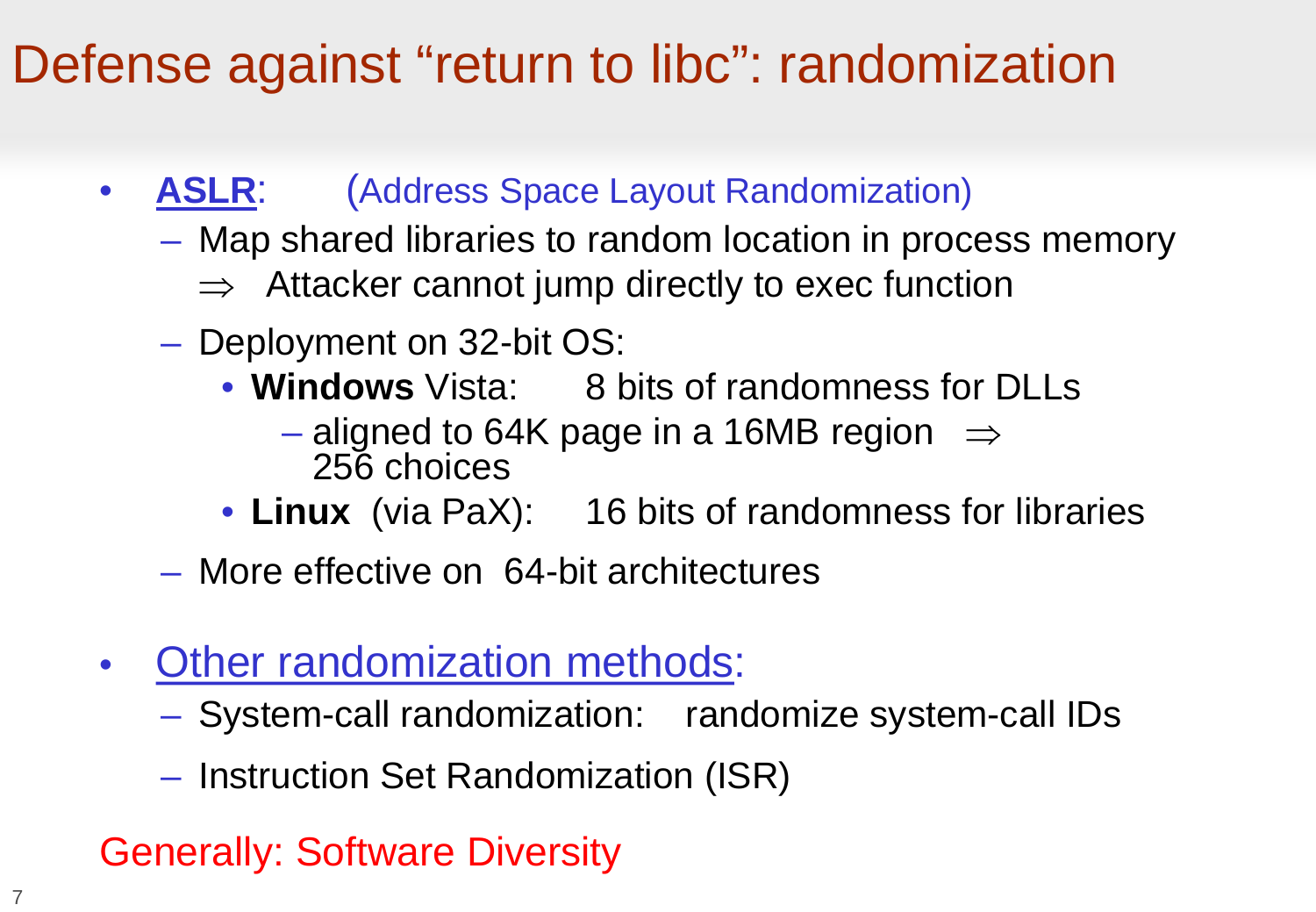# ASLR Example

#### Booting twice loads libraries into different locations:

| $\ $ ntlanman.dll $\ $ | Ox6D7F0000   Microsoft® Lan Manager     |
|------------------------|-----------------------------------------|
| ntmarta.dll            | 0x75370000 Windows NT MARTA provider    |
| ntshrui.dll            | 0x6F2C0000 Shell extensions for sharing |
| ∐ole32.dll.            | Dx76160000   Microsoft OLE for Windows  |

| l ntlanman.dll . | Dx6DA90000 Microsoft® Lan Manager       |
|------------------|-----------------------------------------|
| l ntmarta.dll i  | 0x75660000 Windows NT MARTA provider    |
| l ntshrui.dll i  | 0x6D9D0000 Shell extensions for sharing |
| l ole32.dll.     | 0x763C0000 Microsoft OLE for Windows    |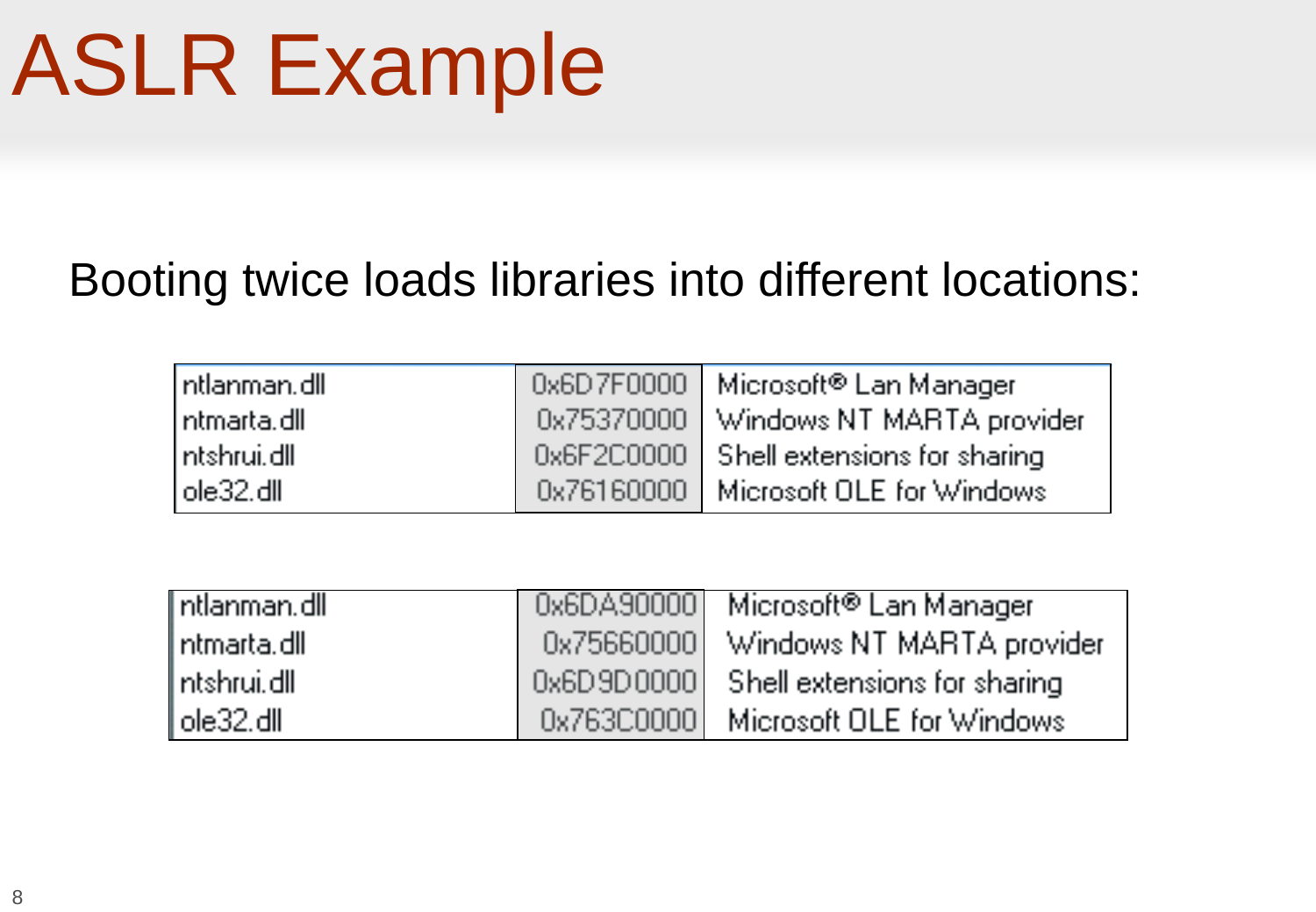# Control Hijacking

Runtime defense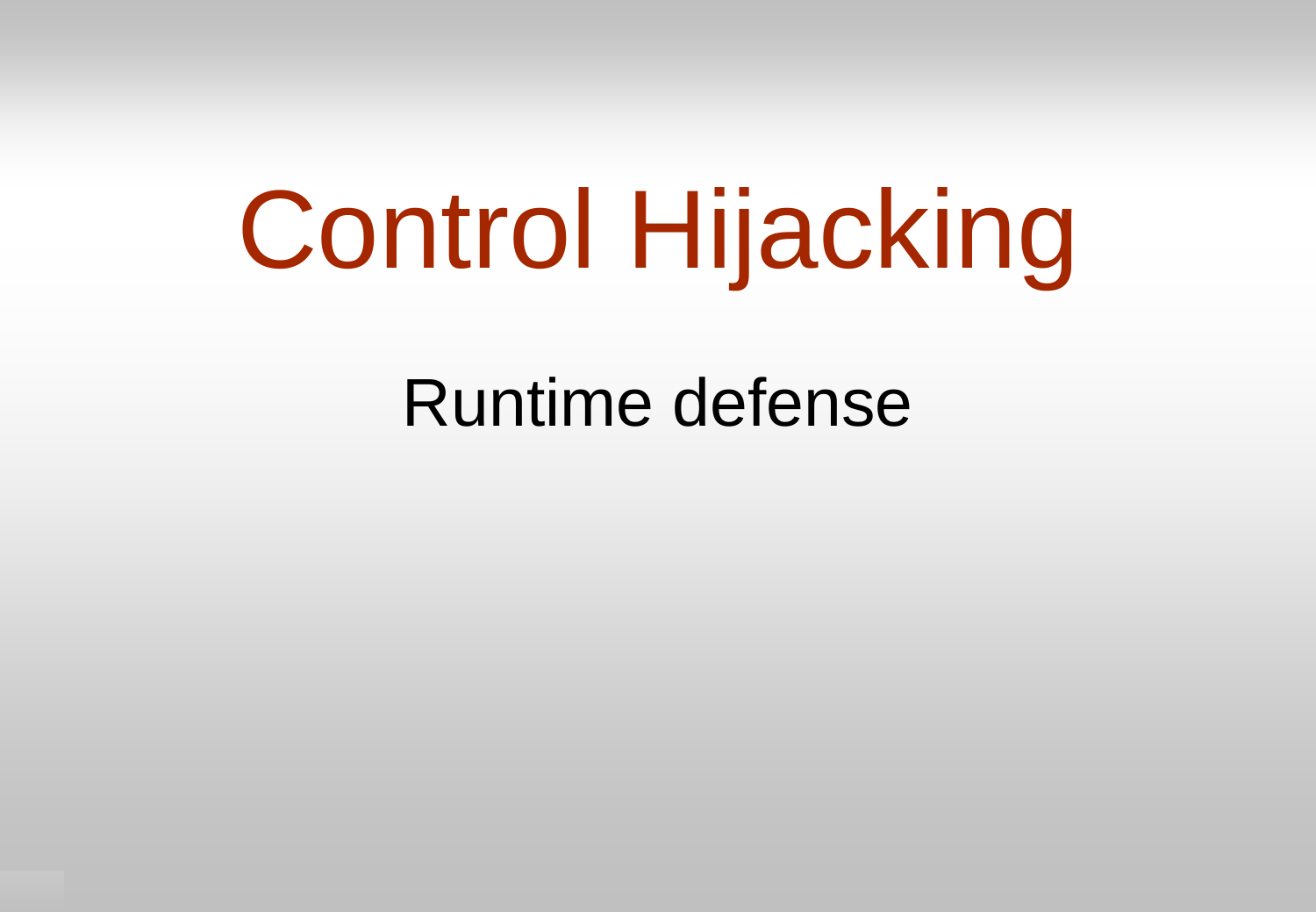# Run time checking: StackGuard

- Many run-time checking techniques ...
	- we only discuss methods relevant to overflow protection
- Solution 1: StackGuard
	- Run time tests for stack integrity.
	- Embed "canaries" in stack frames and verify their integrity prior to function return.

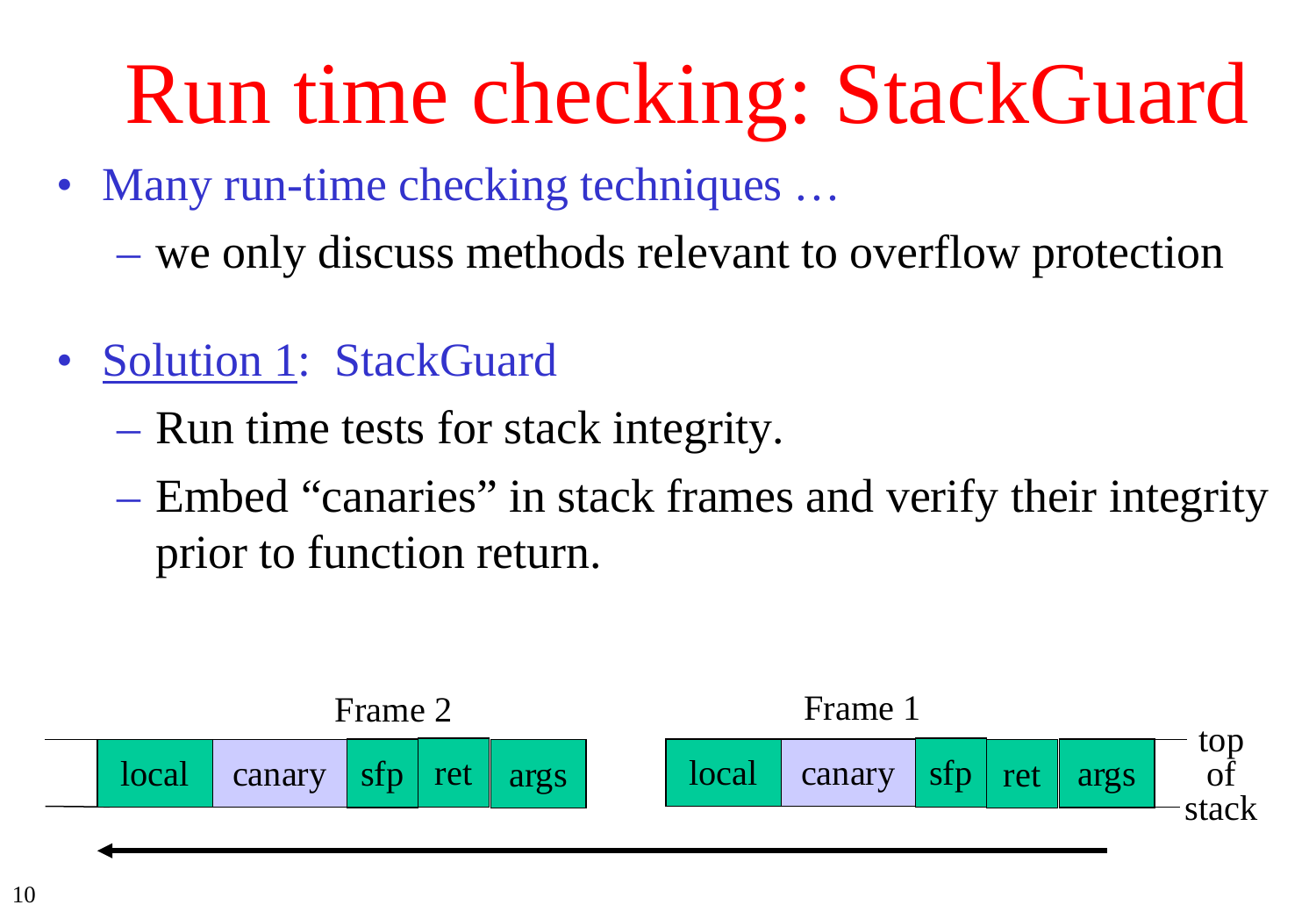## Canary Types

- Random canary:
	- Random string chosen at program startup.
	- Insert canary string into every stack frame.
	- Verify canary before returning from function.
		- Exit program if canary changed. Turns potential exploit into DoS.
	- To corrupt, attacker must learn current random string.
- Terminator canary: Canary = {0, newline, linefeed, EOF}
	- String functions will not copy beyond terminator.
	- Attacker cannot use string functions to corrupt stack.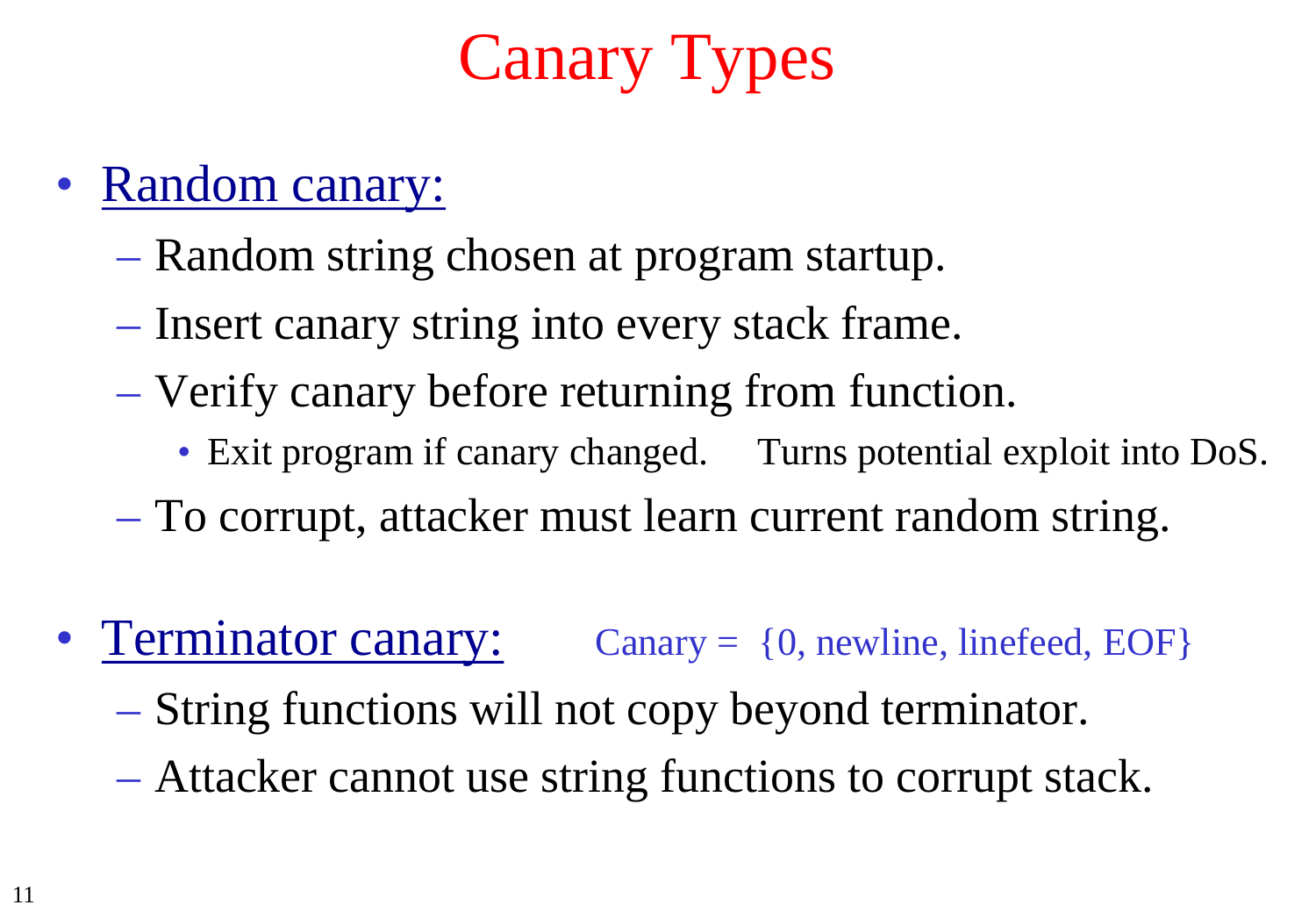# StackGuard (Cont.)

• StackGuard implemented as a GCC patch. – Program must be recompiled.

- Small performance effects: (8% for Apache)
- Note: Canaries don't provide full proof protection.
	- Some stack smashing attacks leave canaries unchanged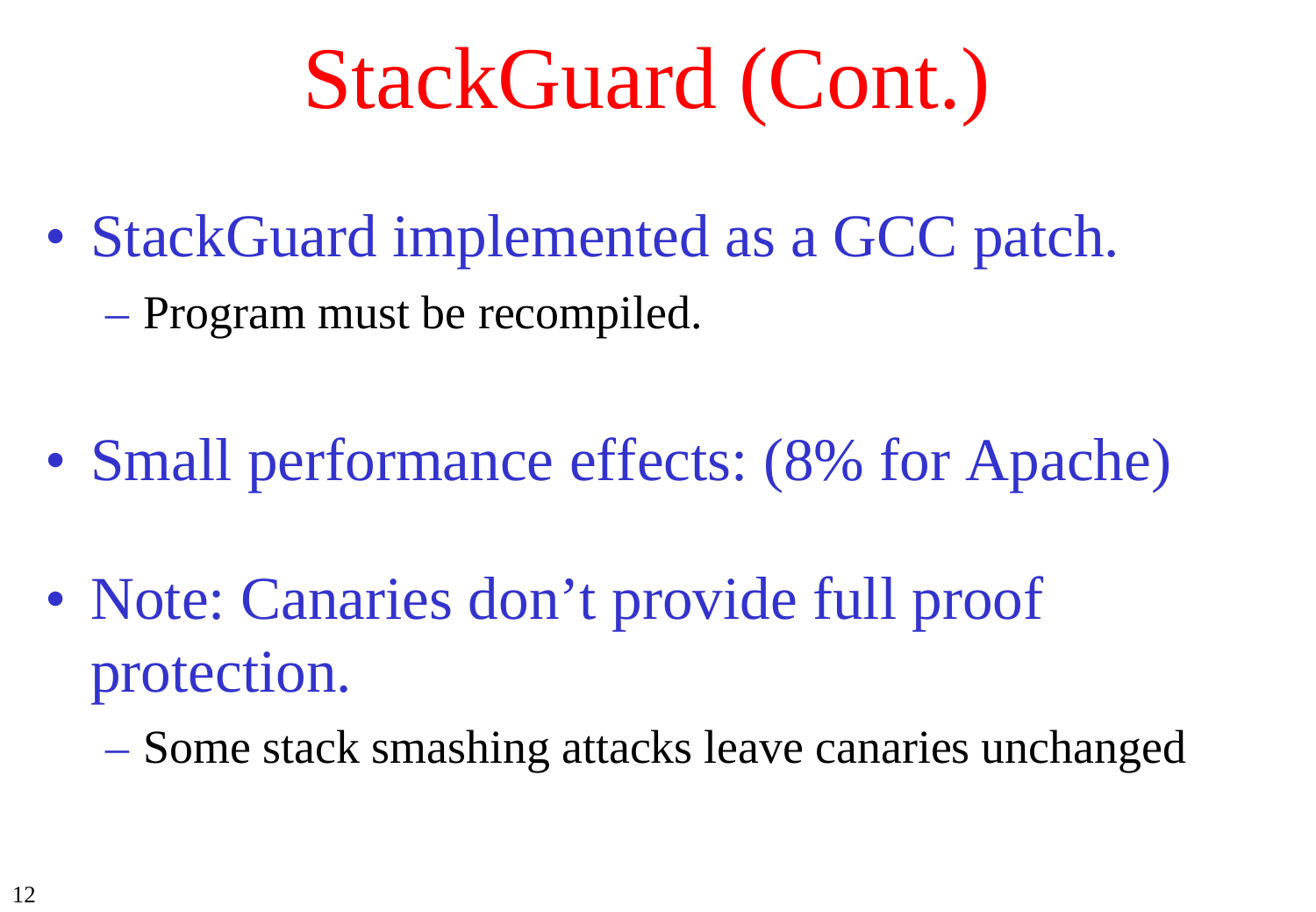### StackGuard enhancements: ProPolice

• ProPolice (IBM) - gcc 3.4.1. (**-fstack-protector**)

– Rearrange stack layout to prevent overflow into pointers.

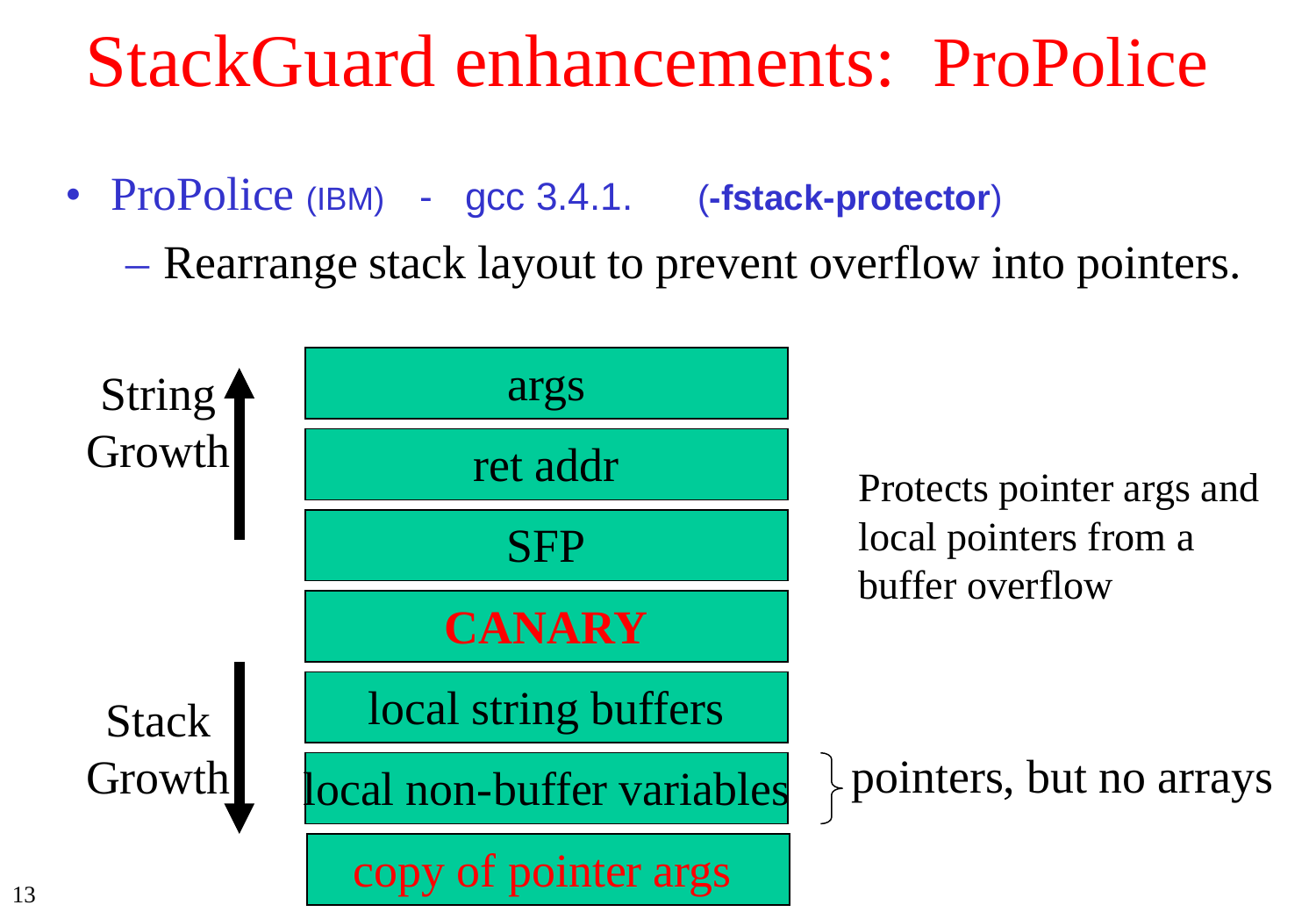MS Visual Studio /GS [since 2003]

#### Compiler /GS option:

- Combination of ProPolice and Random canary.
- If cookie mismatch, default behavior is to call **\_exit(3)**

Function prolog: **sub esp, 8** // allocate 8 bytes for cookie **mov eax, DWORD PTR \_\_\_security\_cookie xor eax, esp** // xor cookie with current esp **mov DWORD PTR [esp+8], eax** // save in stack

| Function epilog: |                                |
|------------------|--------------------------------|
|                  | mov ecx, DWORD PTR [esp+8]     |
|                  | xor ecx, esp                   |
|                  | call @ security check cookie@4 |
|                  | add esp, 8                     |

#### Enhanced /GS in Visual Studio 2010:

– /GS protection added to all functions, unless can be proven unnecessary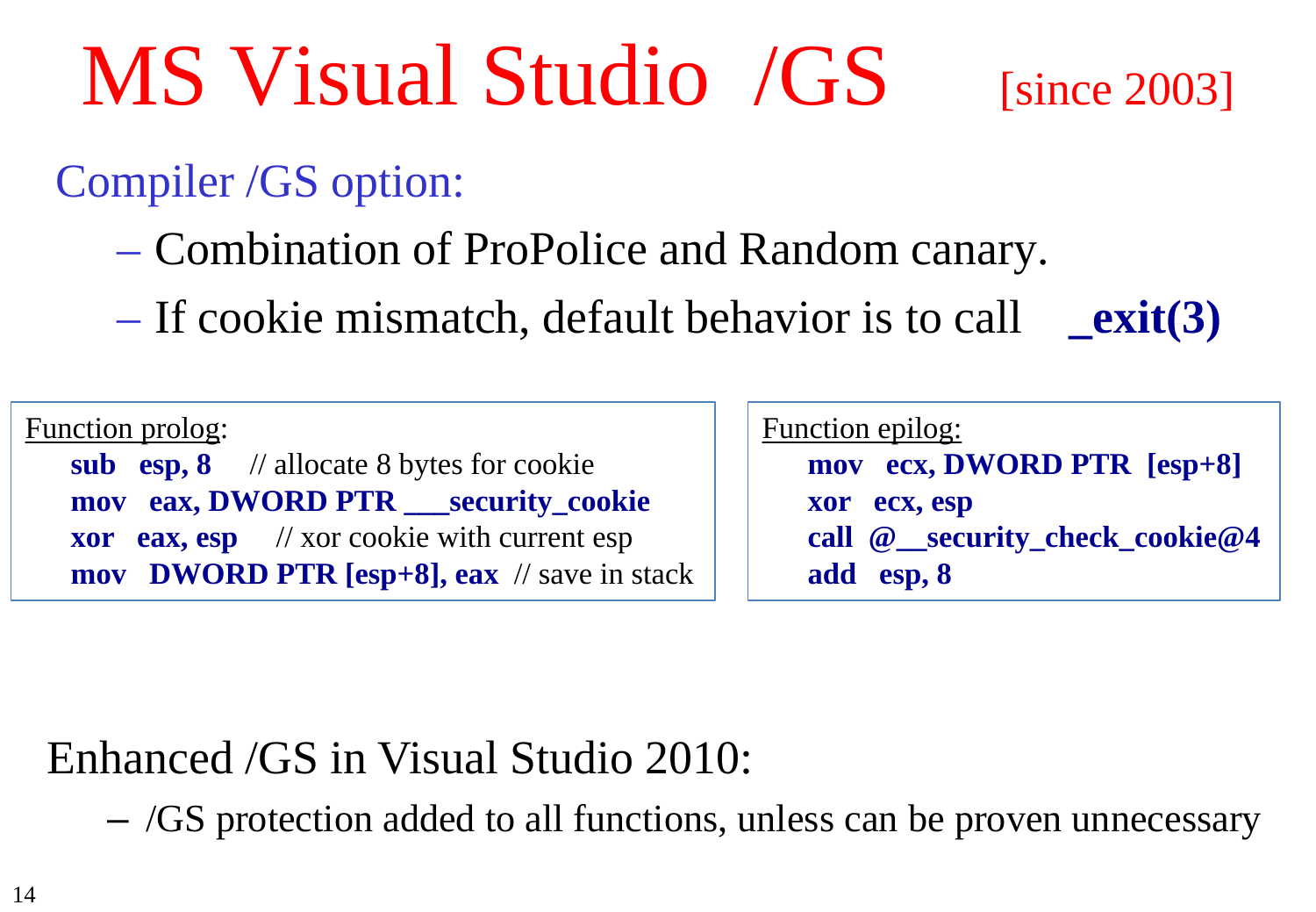## /GS stack frame

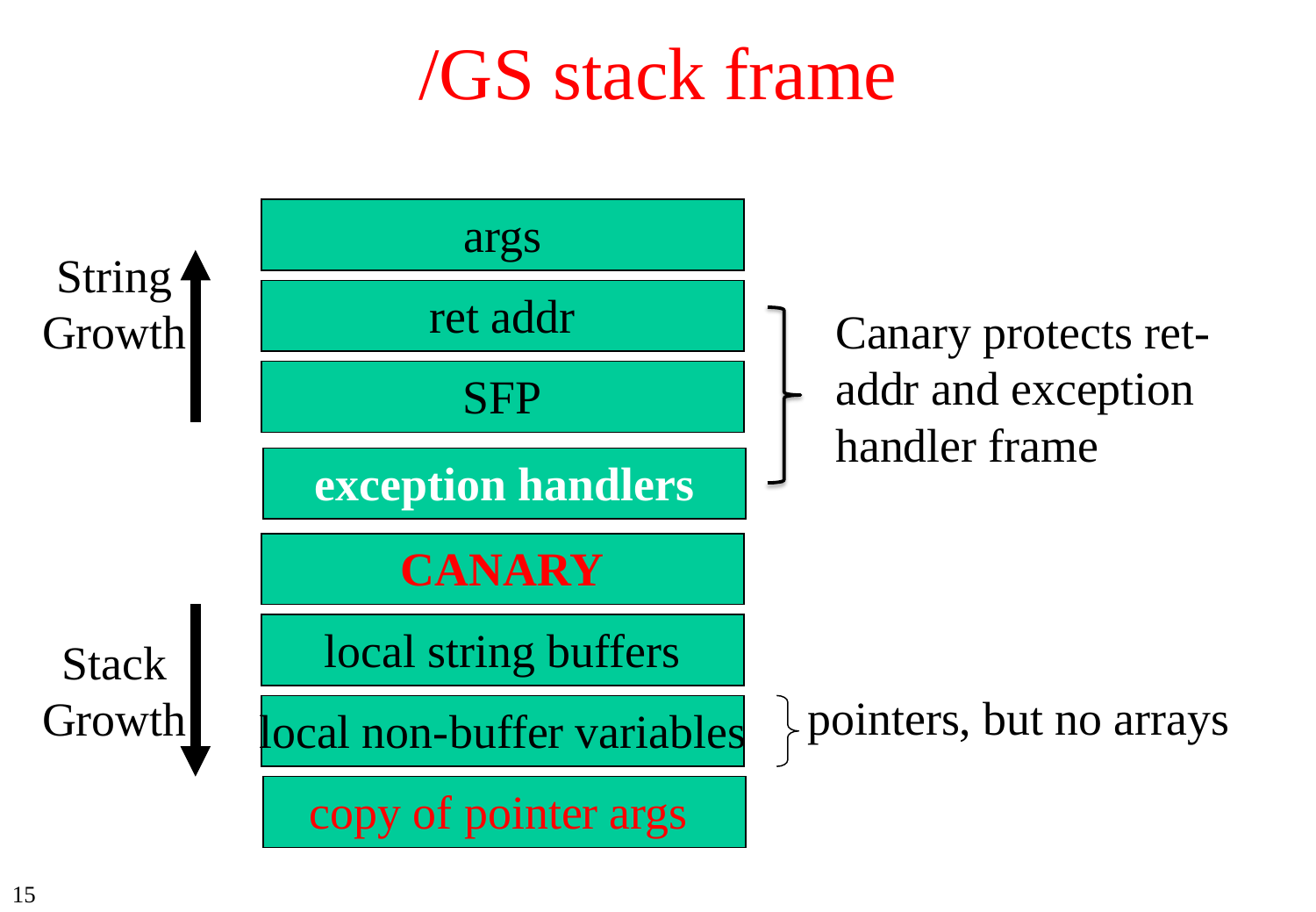# Control Hijacking

Heap spray attacks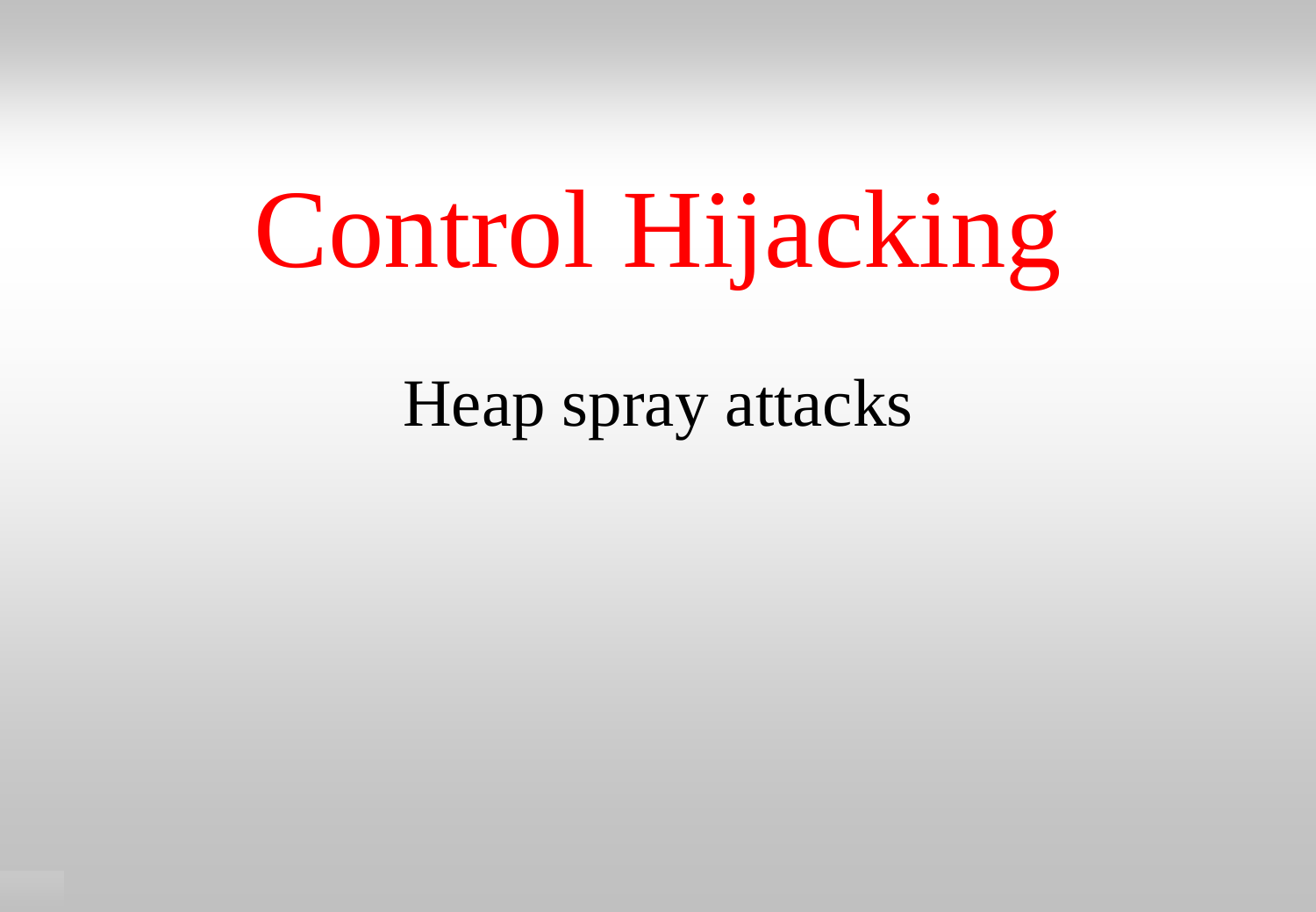# Heap-based control hijacking

• Compiler generated function pointers (e.g. C++ code)



• Suppose vtable is on the heap next to a string object:

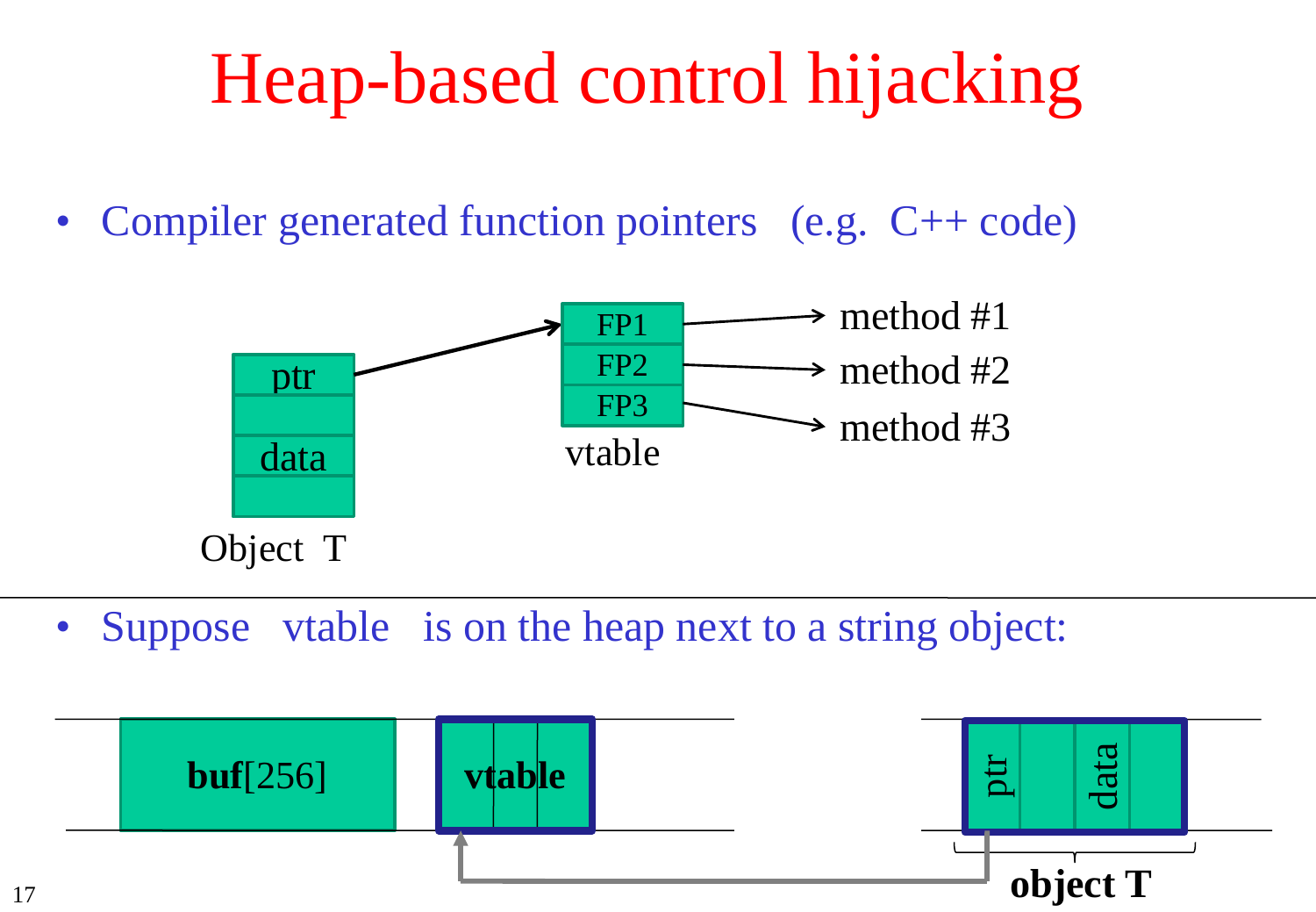# Heap-based control hijacking

• Compiler generated function pointers (e.g. C++ code)

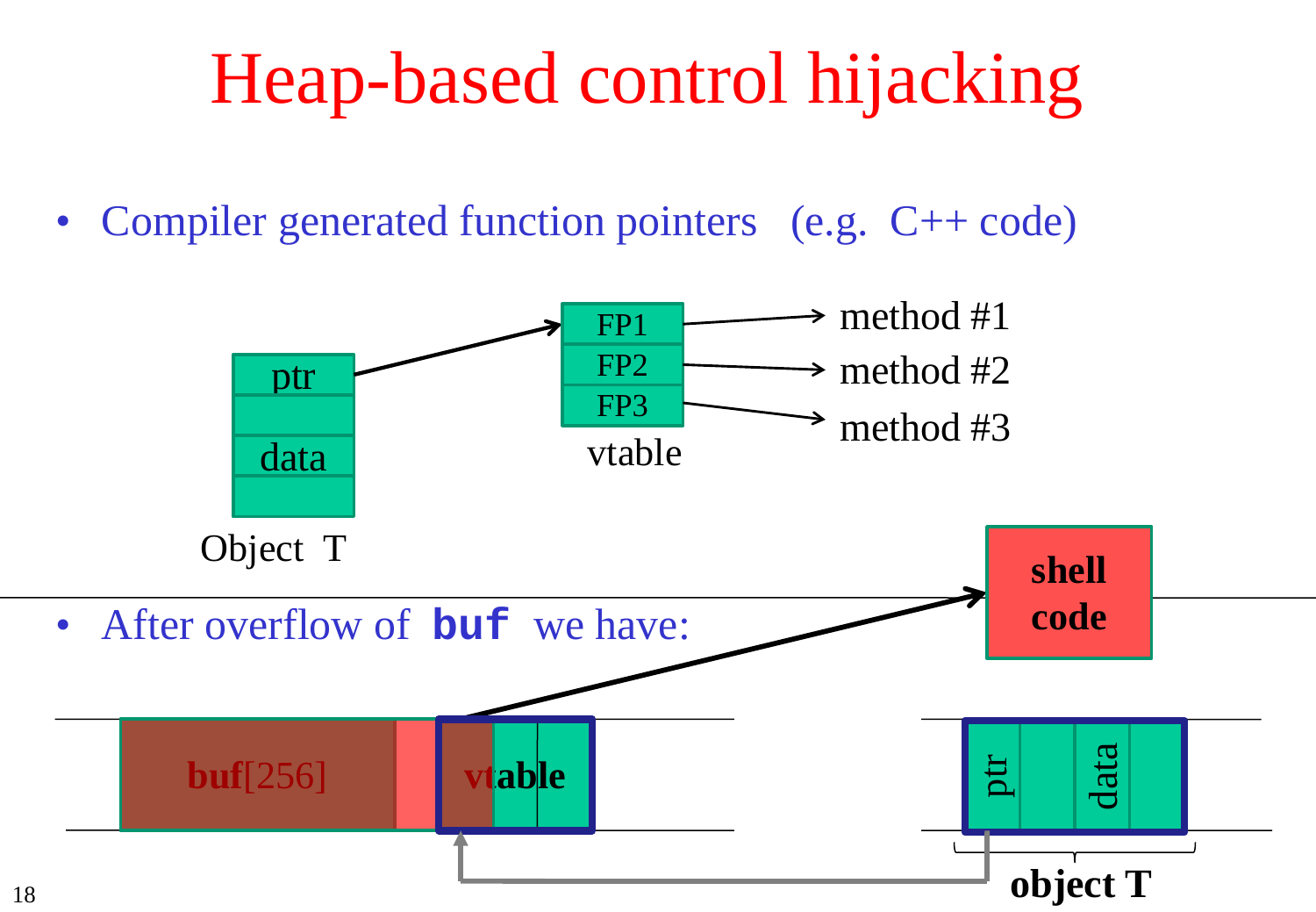# A reliable exploit?

<SCRIPT language="text/javascript"> **shellcode** = unescape("%u4343%u4343%..."); **overflow-string** = unescape("%u2332%u4276%..."); cause-overflow( overflow-string ); // overflow buf[ ]  $<$ /SCRIPT>

Problem: attacker does not know where browser places **shellcode** on the heap

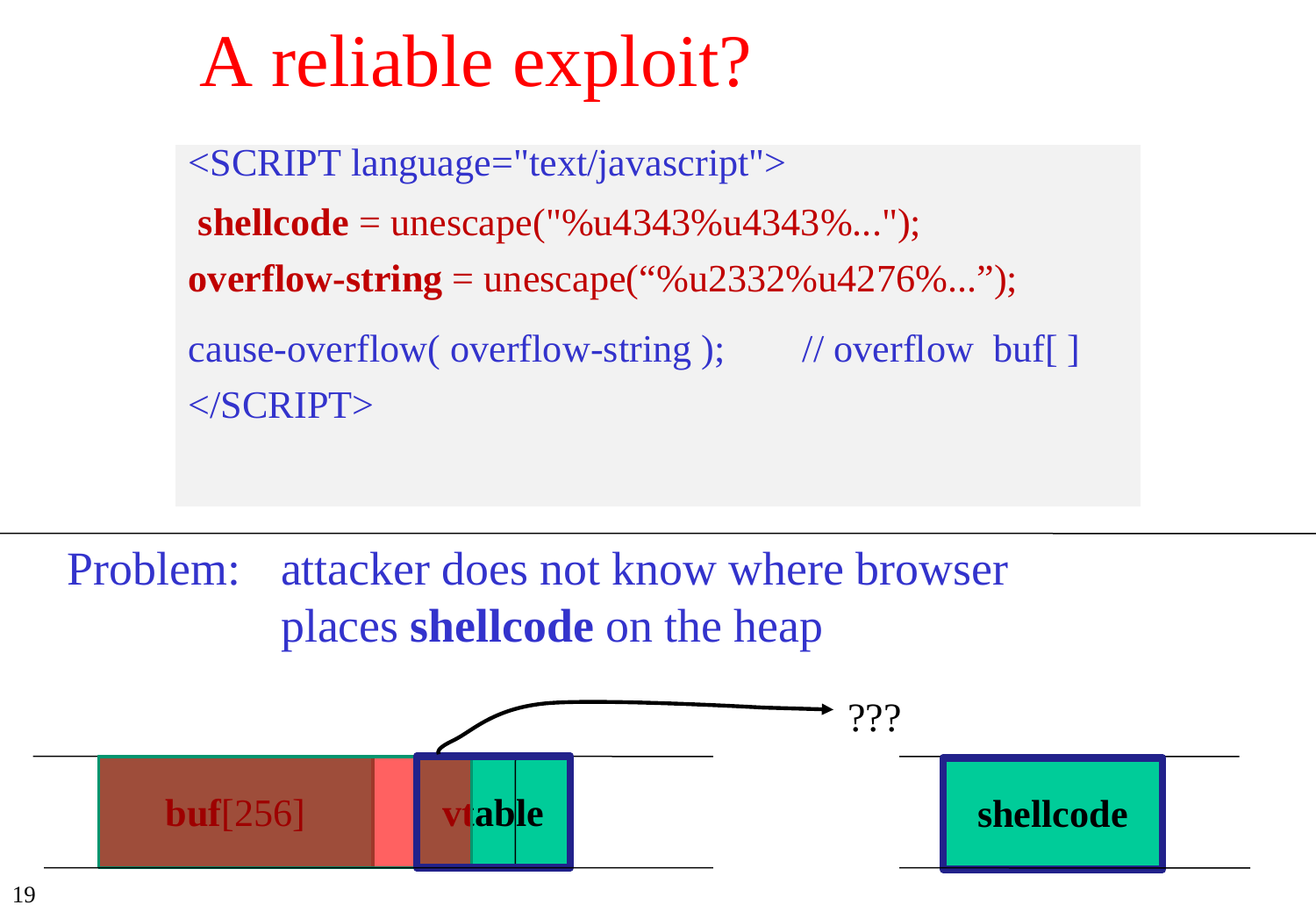# Heap Spraying [SkyLined 2004]

- Idea: | 1. use Javascript to spray heap with shellcode (and NOP slides)
	- 2. then point vtable ptr anywhere in spray area



heap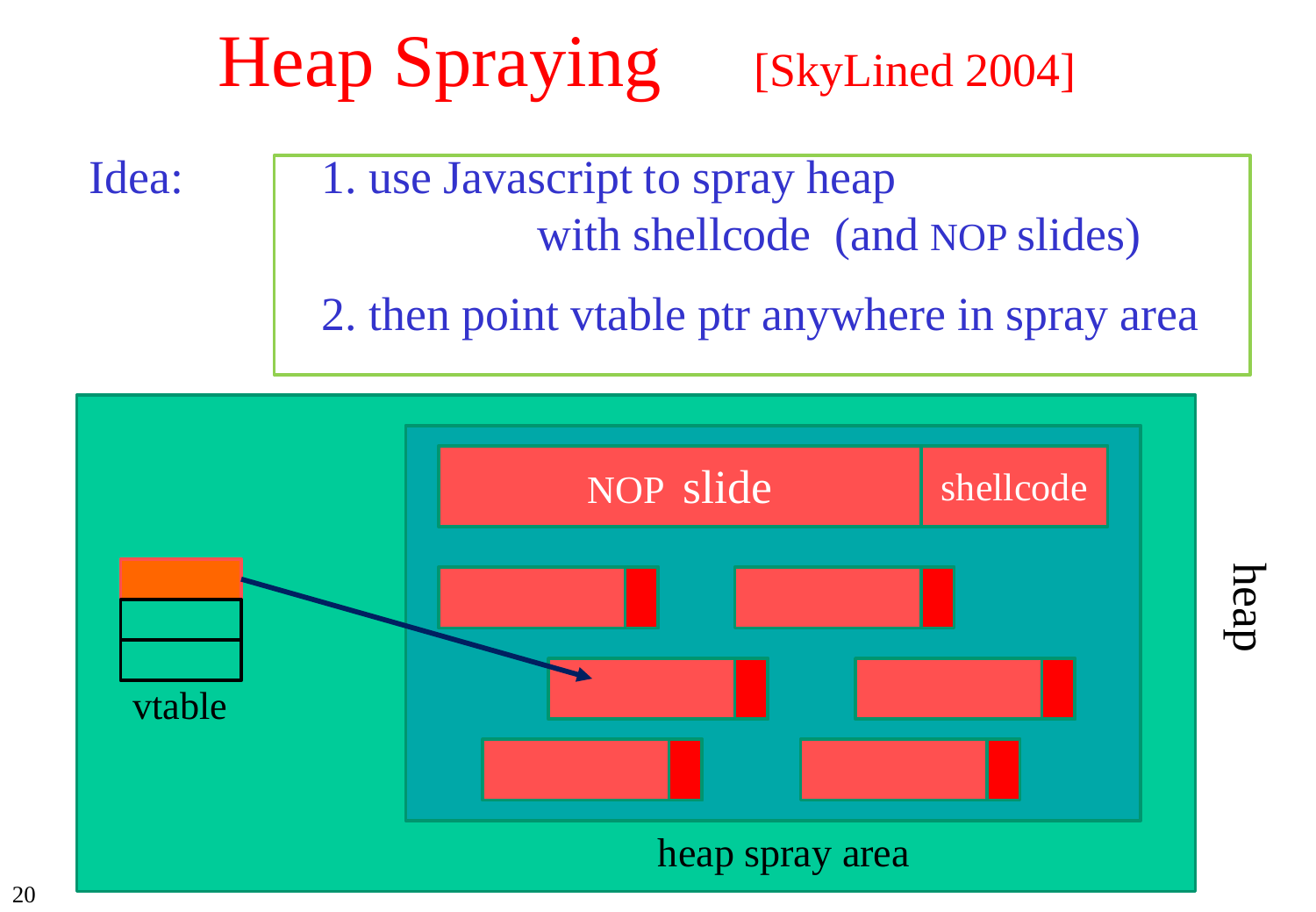## JavaScript heap spraying

```
var nop = unescape("%u9090%u9090")
while (nop.length < 0x100000) nop += nop
var shellcode = unescape("%u4343%u4343%...");
var x = new Array ()
for (i=0; i<1000; i++) {
     x[i] = nop + shellcode;
}
```
• Pointing func-ptr almost anywhere in heap will cause shellcode to execute.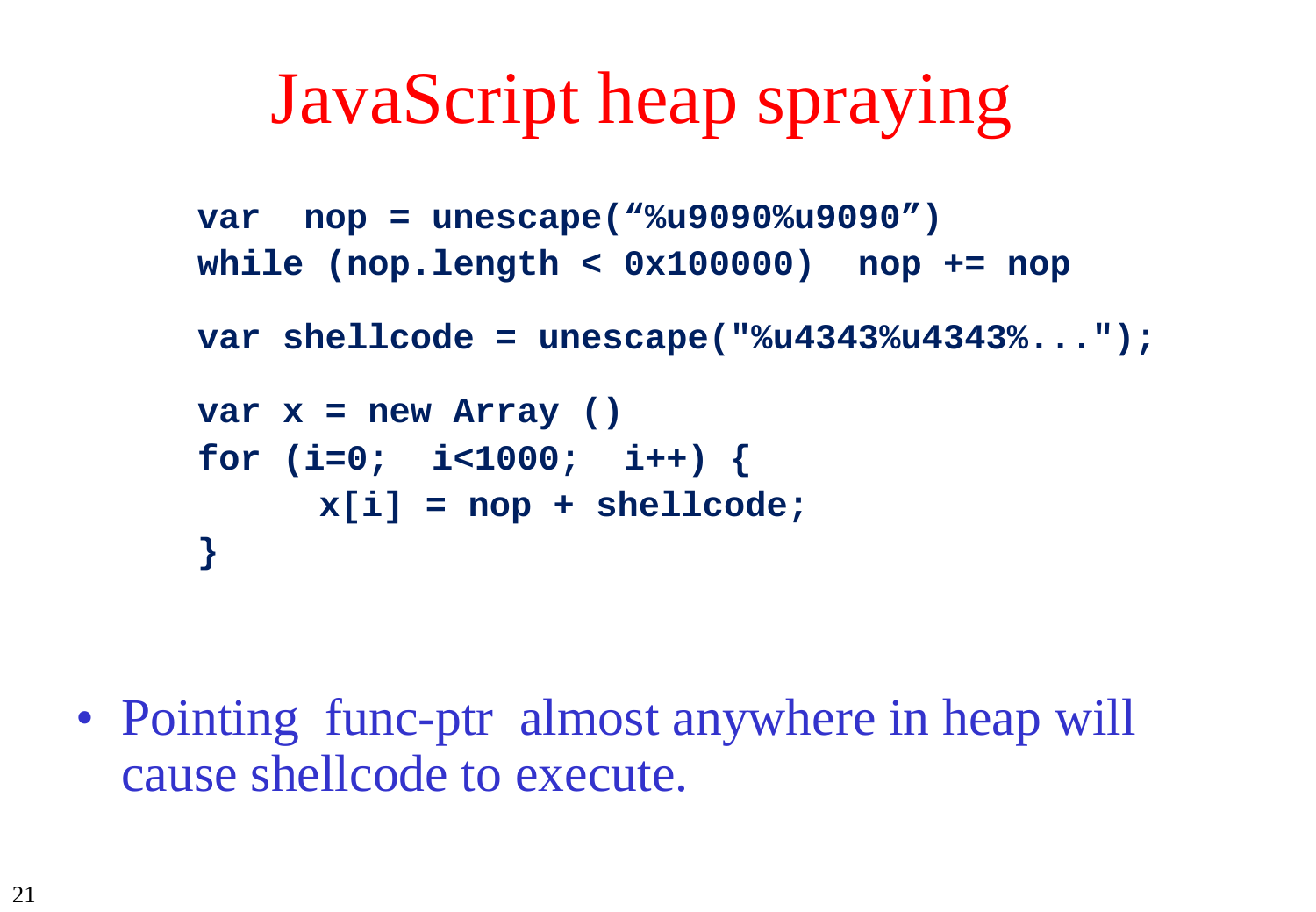# Vulnerable buffer placement

- Placing vulnerable **buf** [256] next to object O:
	- By sequence of JavaScript allocations and frees make heap look as follows:



- Allocate vulnerable buffer in Javascript and cause overflow
	- Successfully used against a Safari PCRE overflow [DHM'08]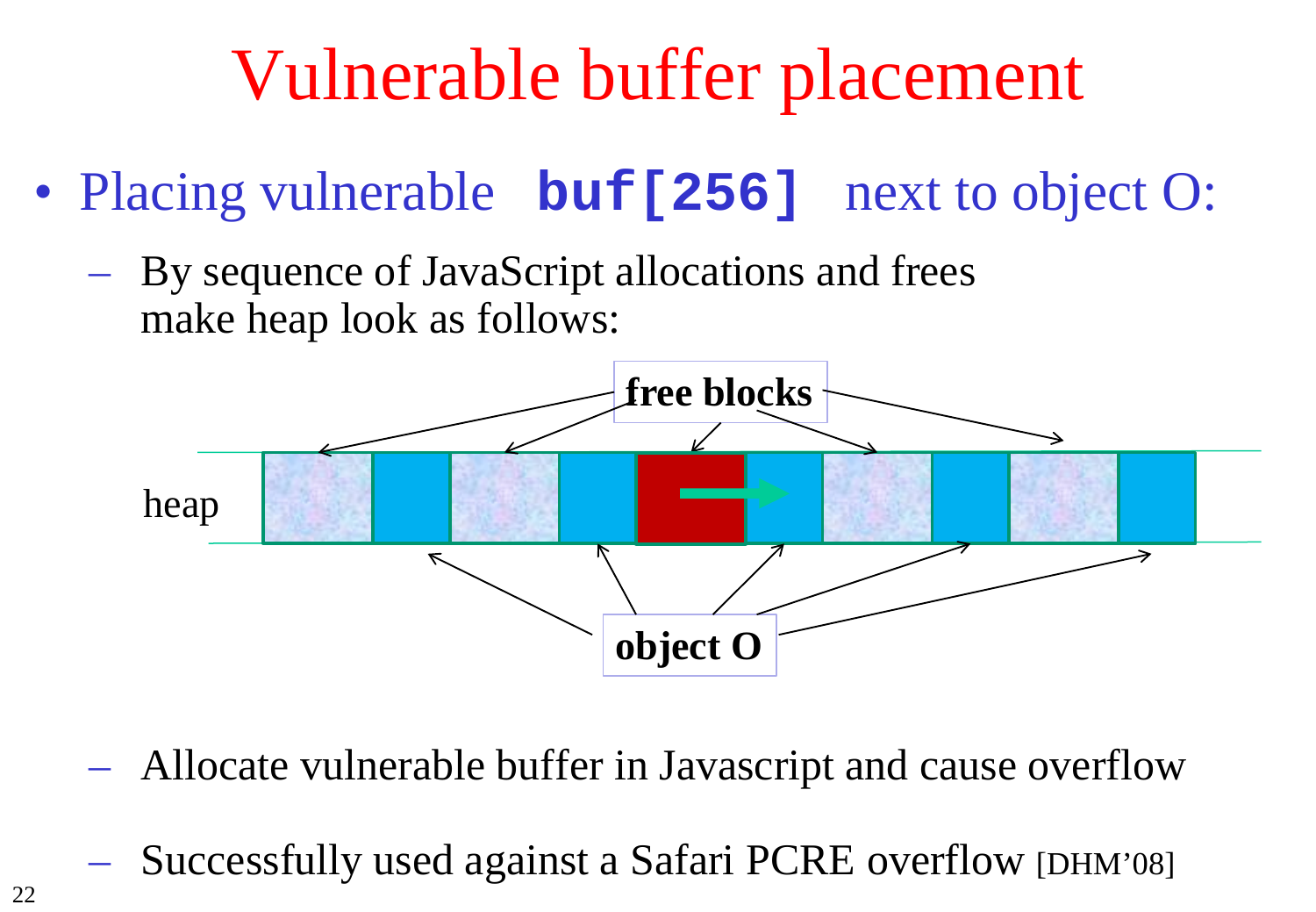# Many heap spray exploits

| $_{\rm Date}$ | Browser | Description                            | [RLZ'08] |
|---------------|---------|----------------------------------------|----------|
| 11/2004       | ΙE      | IFRAME Tag BO                          |          |
| 04/2005       | ΙE      | DHTML Objects Corruption               |          |
| 01/2005       | ΙE      | .ANI Remote Stack BO                   |          |
| 07/2005       | ΙE      | javaprxy.dl1 COM Object                |          |
| 03/2006       | ΙE      | $\mathtt{createTextRang}\ \mathrm{RE}$ |          |
| 09/2006       | ΙE      | VML Remote BO                          |          |
| 03/2007       | ΙE      | ADODB Double Free                      |          |
| 09/2006       | ΙE      | WebViewFolderIcon setSlice             |          |
| 09/2005       | FF      | 0xAD Remote Heap BO                    |          |
| 12/2005       | FF      | compareTo() RE                         |          |
| 07/2006       | FF      | Navigator Object RE                    |          |
| 07/2008       | Safari  | Quicktime Content-Type BO              |          |
|               |         |                                        |          |

#### • Improvements: Heap Feng Shui [S'07]

- Reliable heap exploits **on IE** without spraying
- Gives attacker full control of IE heap from Javascript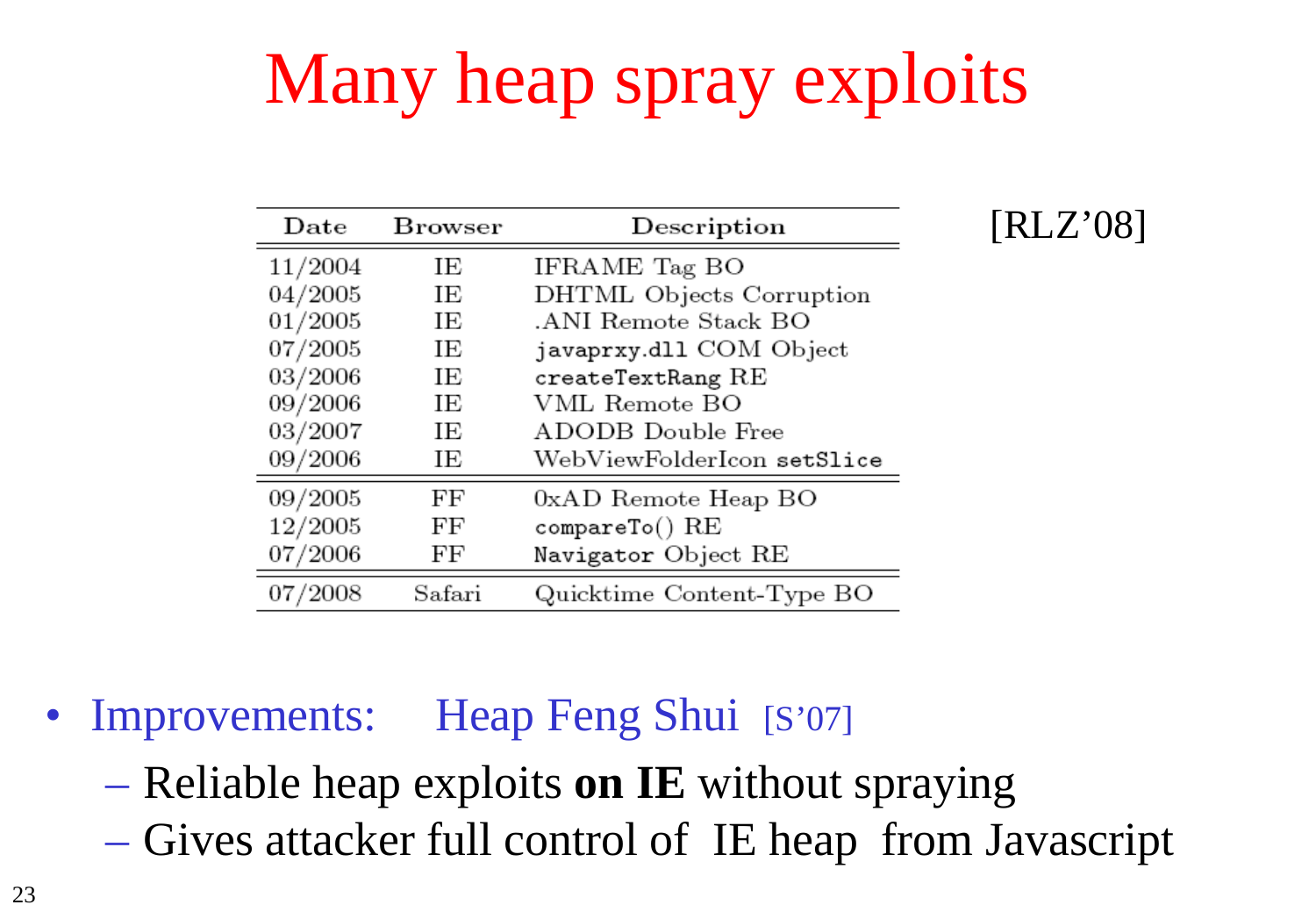### (partial) Defenses

- Protect heap function pointers (e.g. PointGuard)
- Better browser architecture:
	- Store JavaScript strings in a separate heap from browser heap
- OpenBSD heap overflow protection:



• Nozzle [RLZ'08] : detect sprays by prevalence of code on heap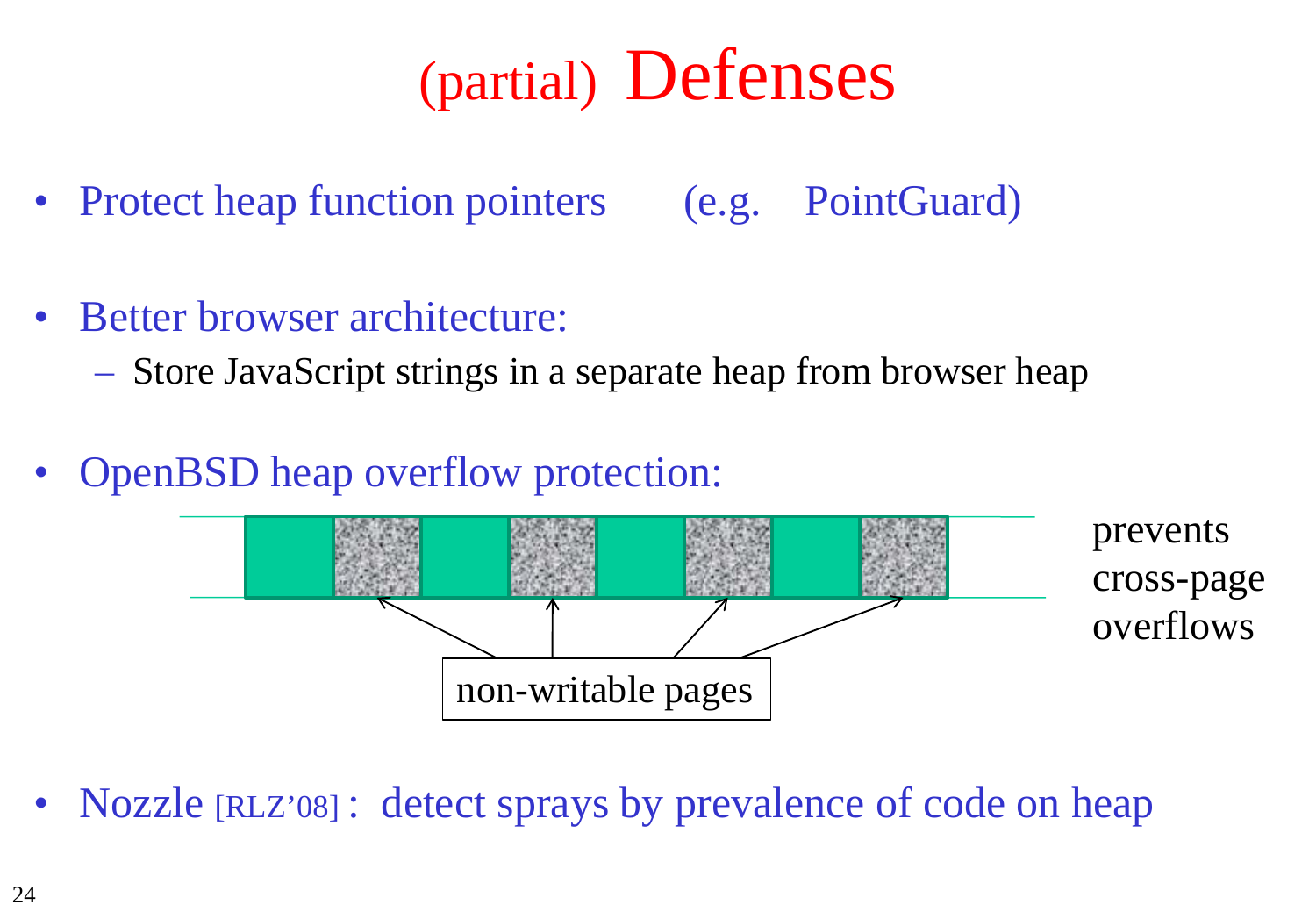### Secure Architecture Principles: Isolation and Least Privilege

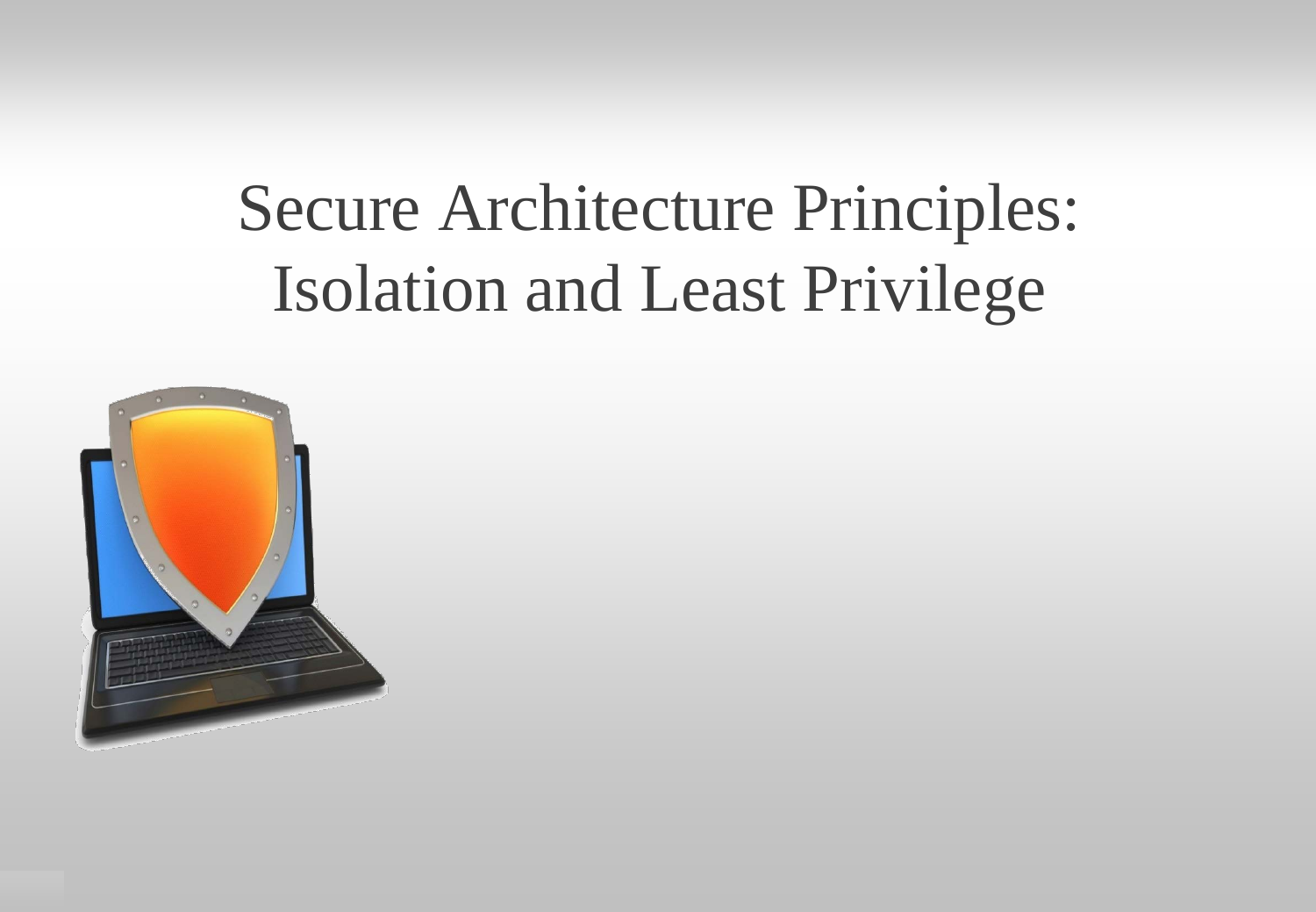#### Basic idea: Isolation



*A Seaman's Pocket-Book*, 1943 (public domain)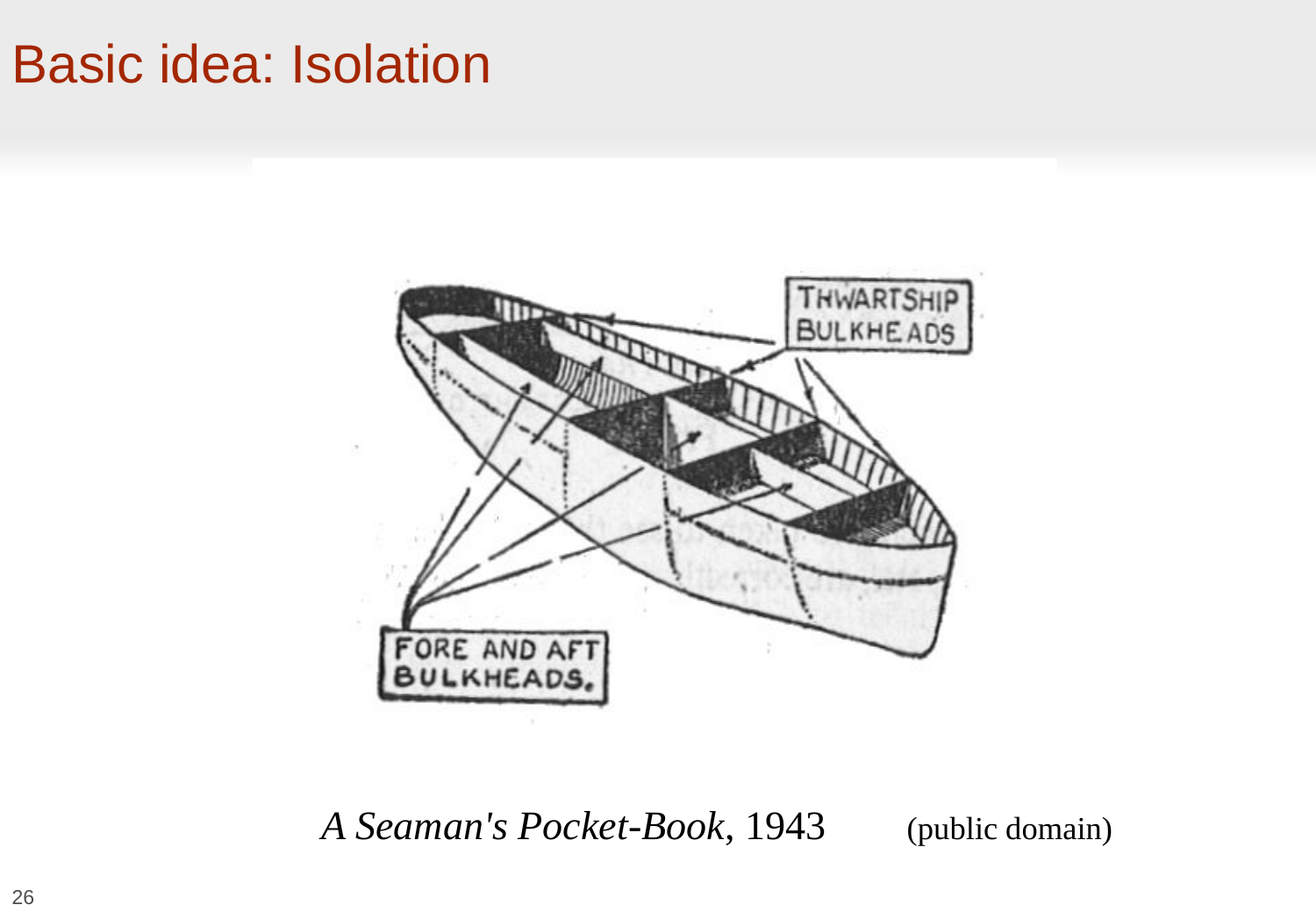#### Principles of Secure Design

- Compartmentalization
	- Isolation
	- Principle of least privilege
- Defense in depth
	- Use more than one security mechanism
	- Secure the weakest link
	- Fail securely
- Keep it simple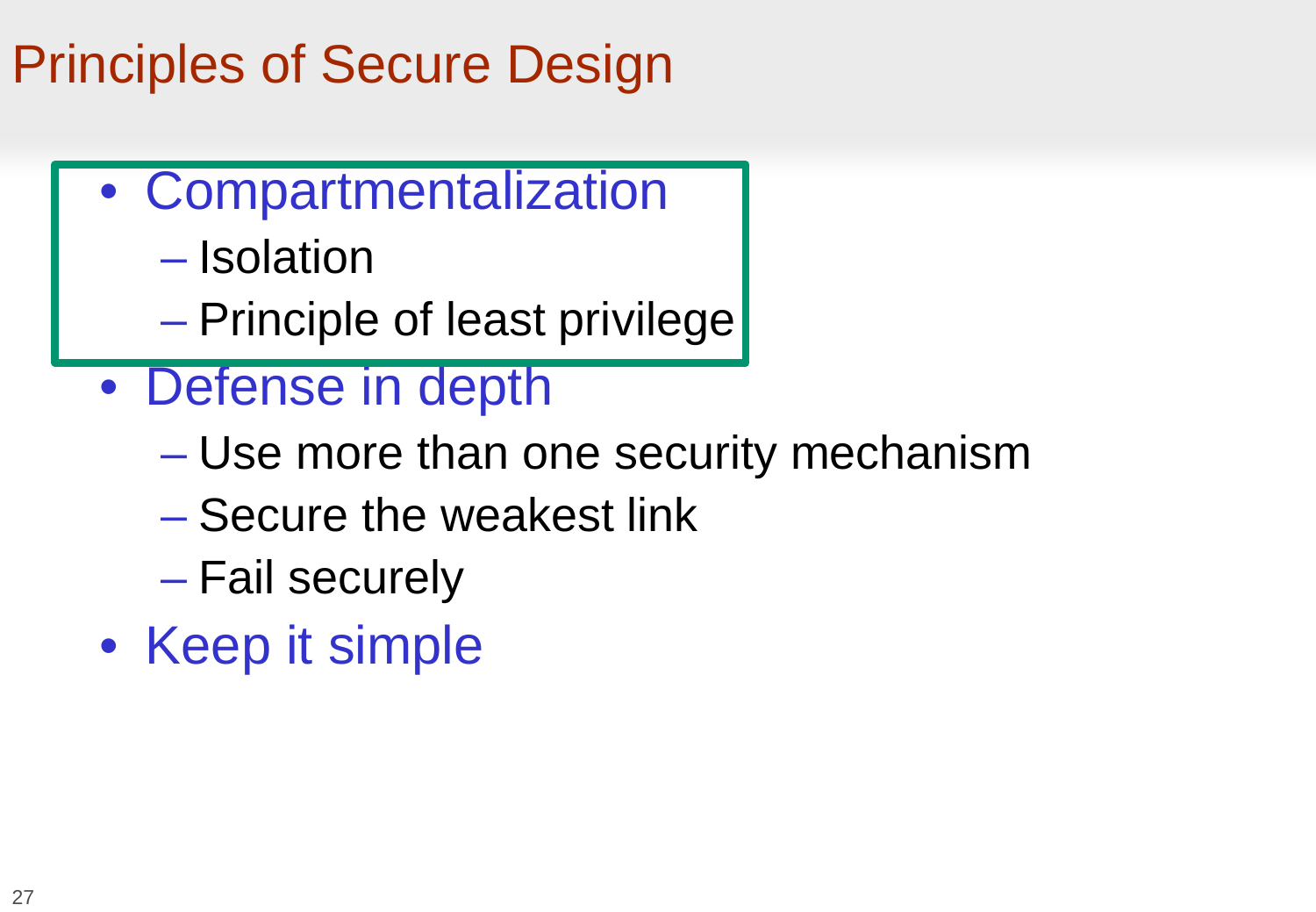#### Principle of Least Privilege

- Privilege
	- Ability to access or modify a resource
- Principle of Least Privilege
	- A system module should only have the minimal privileges needed for intended purposes
- Requires compartmentalization and isolation
	- Separate the system into independent modules
	- Limit interaction between modules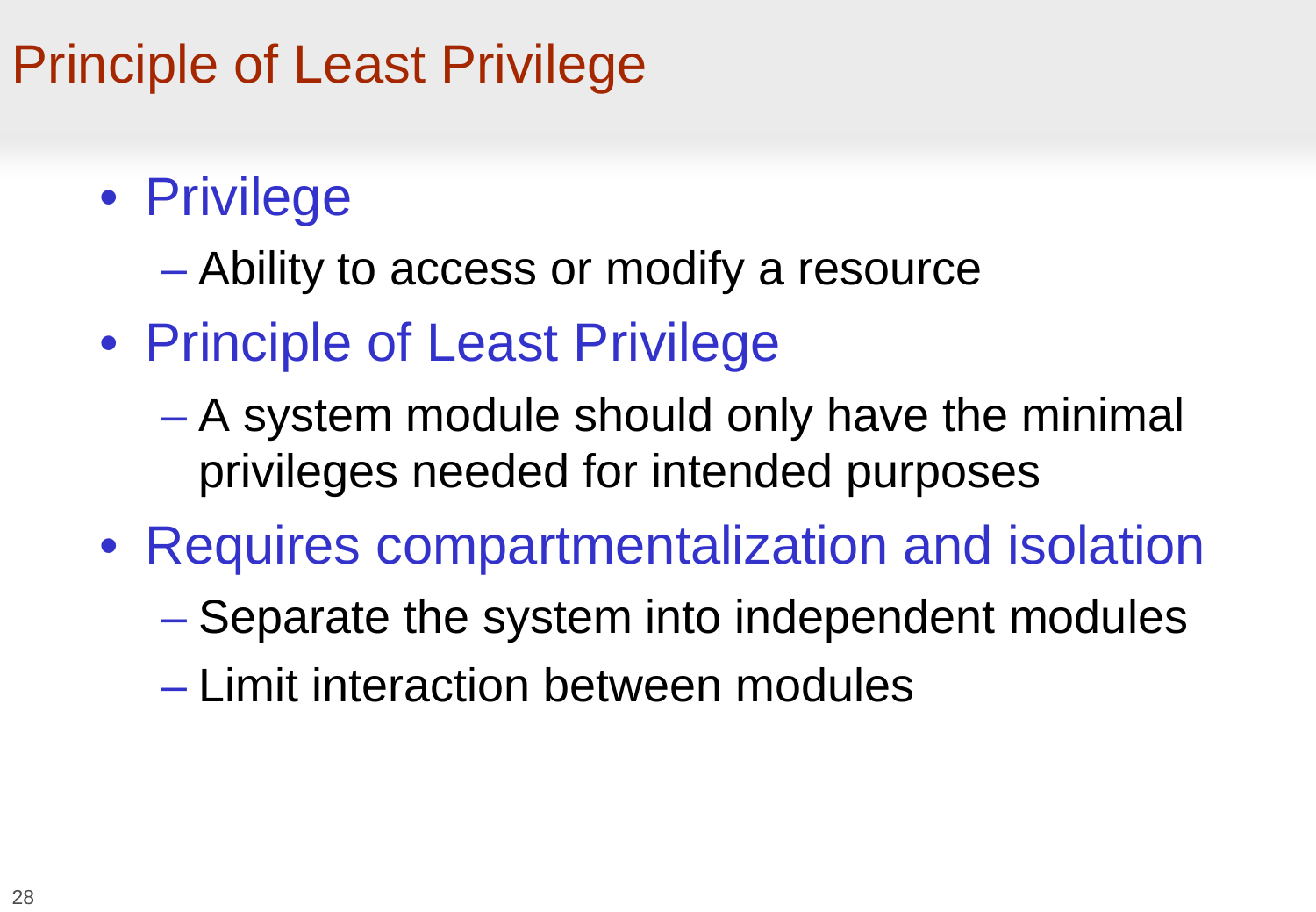#### Example: Android process isolation

- Android application sandbox
	- Isolation: Each application runs with its own UID in own VM
		- Provides memory protection
		- Communication protected using Unix domain sockets
		- Only ping, zygote (spawn another process) run as root
	- Interaction: reference monitor checks permissions on inter-component communication
	- Least Privilege: Applications announces permission
		- Whitelist model user grants access
			- Questions asked at install time, to reduce user interruption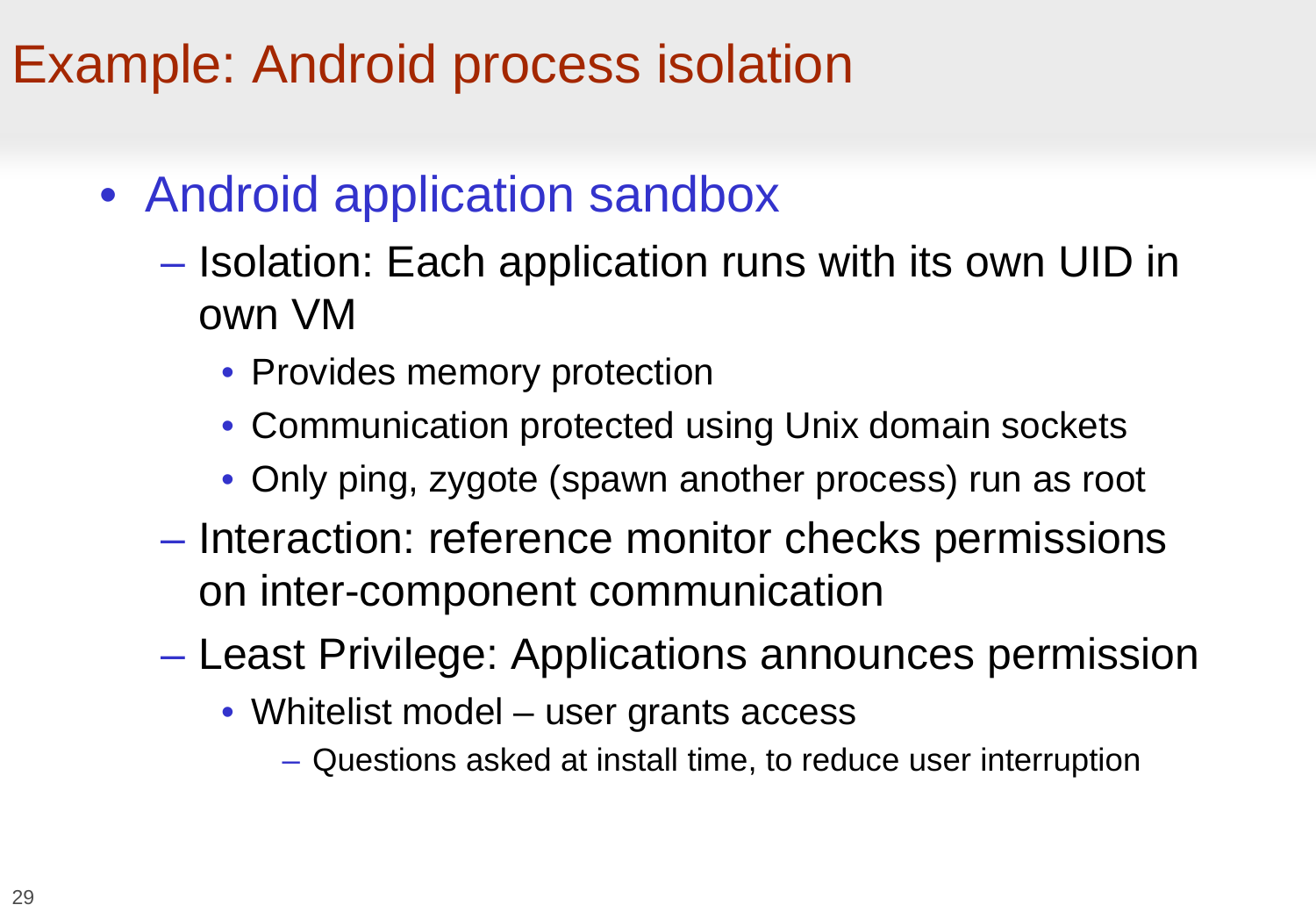# Access control

**Concepts**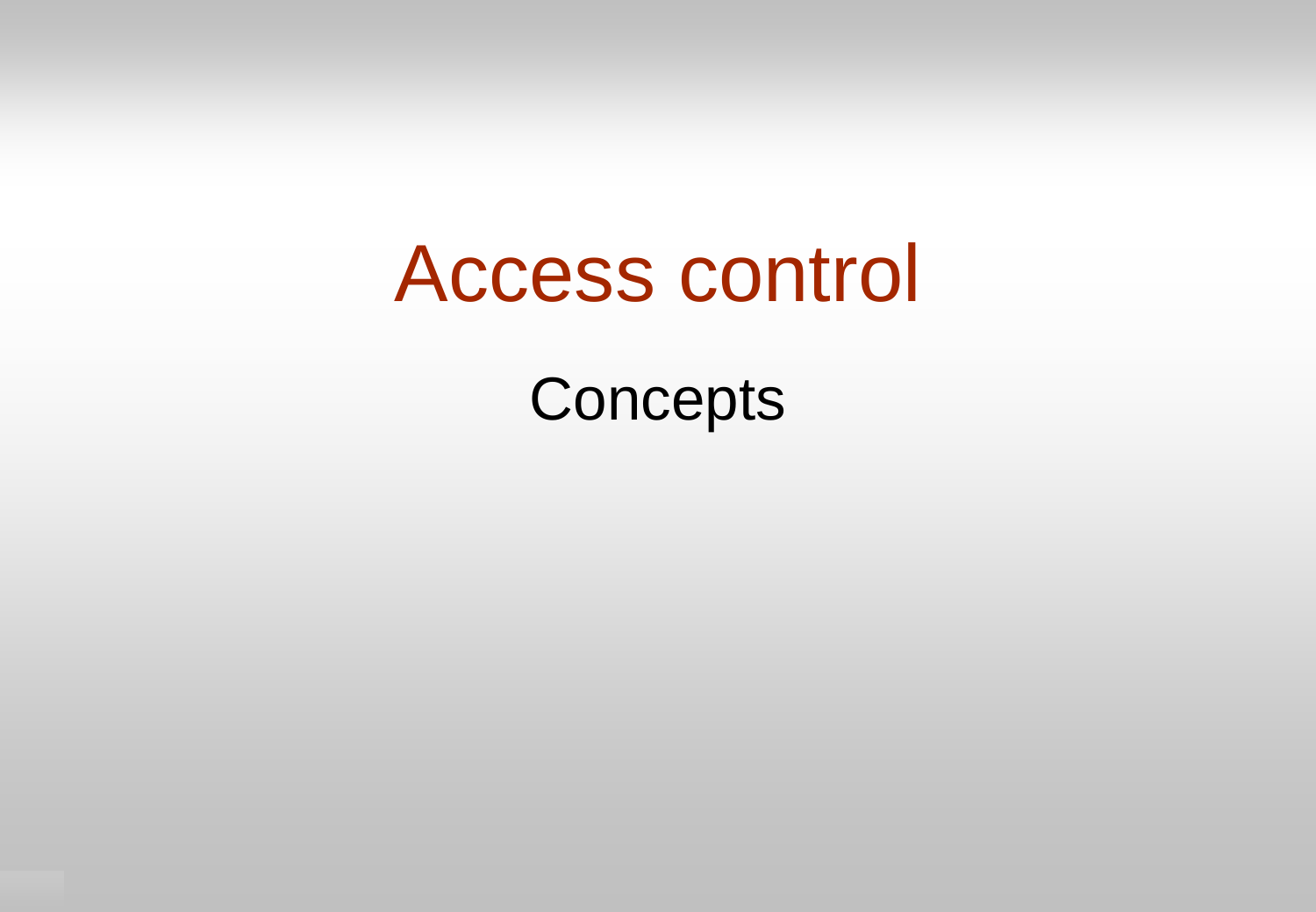#### Access control

- Assumptions
	- System knows who the user is
		- Authentication via name and password, other credential
	- Access requests pass through gatekeeper (reference monitor)
		- System must not allow monitor to be bypassed

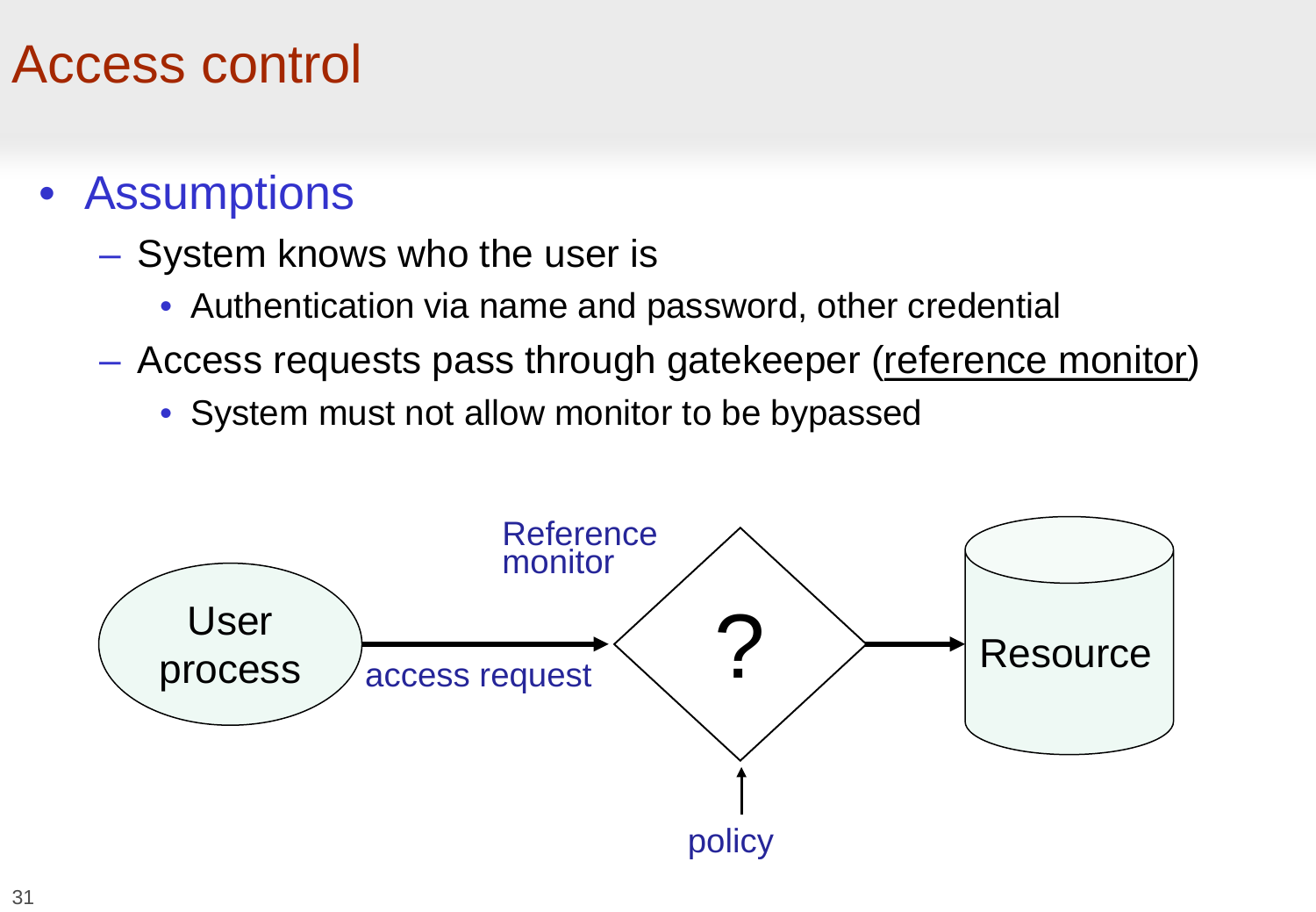#### Access control matrix [Lampson]

#### File 1  $|$  File 2  $|$  File 3  $|$  ...  $|$  File n User 1 read write - 1- read User 2 write write write -User  $3$   $\vert \cdot \vert$   $\vert \cdot \vert$   $\vert \cdot \vert$   $\vert$  read  $\vert$  read … User m read write read write read **Subjects** users, processes **Objects** files, sockets, resources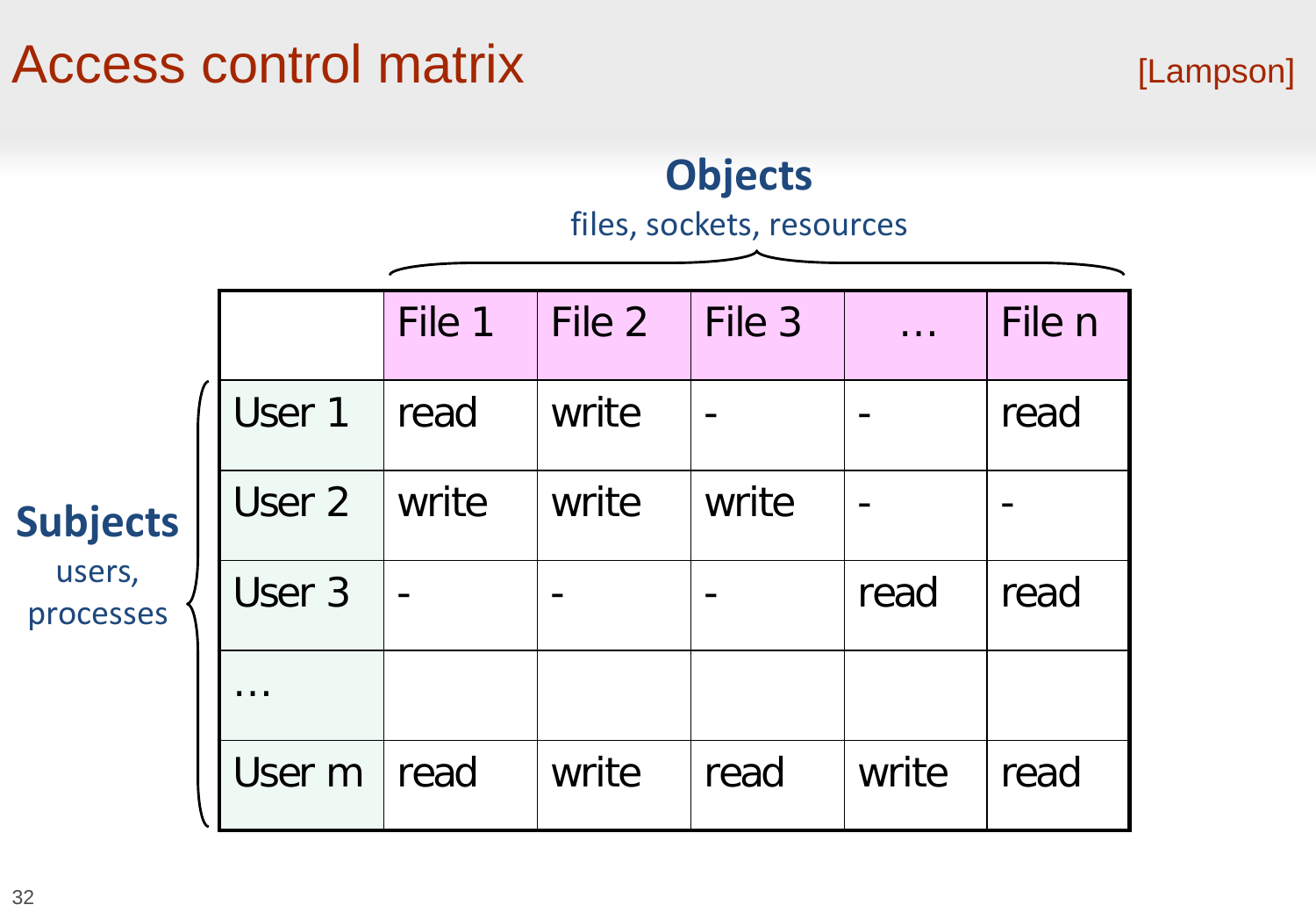#### Two implementation concepts

#### • Access control list (ACL)

– Store column of matrix with the resource

- Capability
	- User holds a "ticket" for each resource
	- Two variations
		- store row of matrix with user, under OS control
		- unforgeable ticket in user space

Access control lists are widely used, often with groups

Some aspects of capability concept are used in many systems

|        | File 1 | File 2 |       |
|--------|--------|--------|-------|
| User 1 | read   | write  |       |
| User 2 | write  | write  |       |
| User 3 |        |        | read  |
|        |        |        |       |
| User m | Read   | write  | write |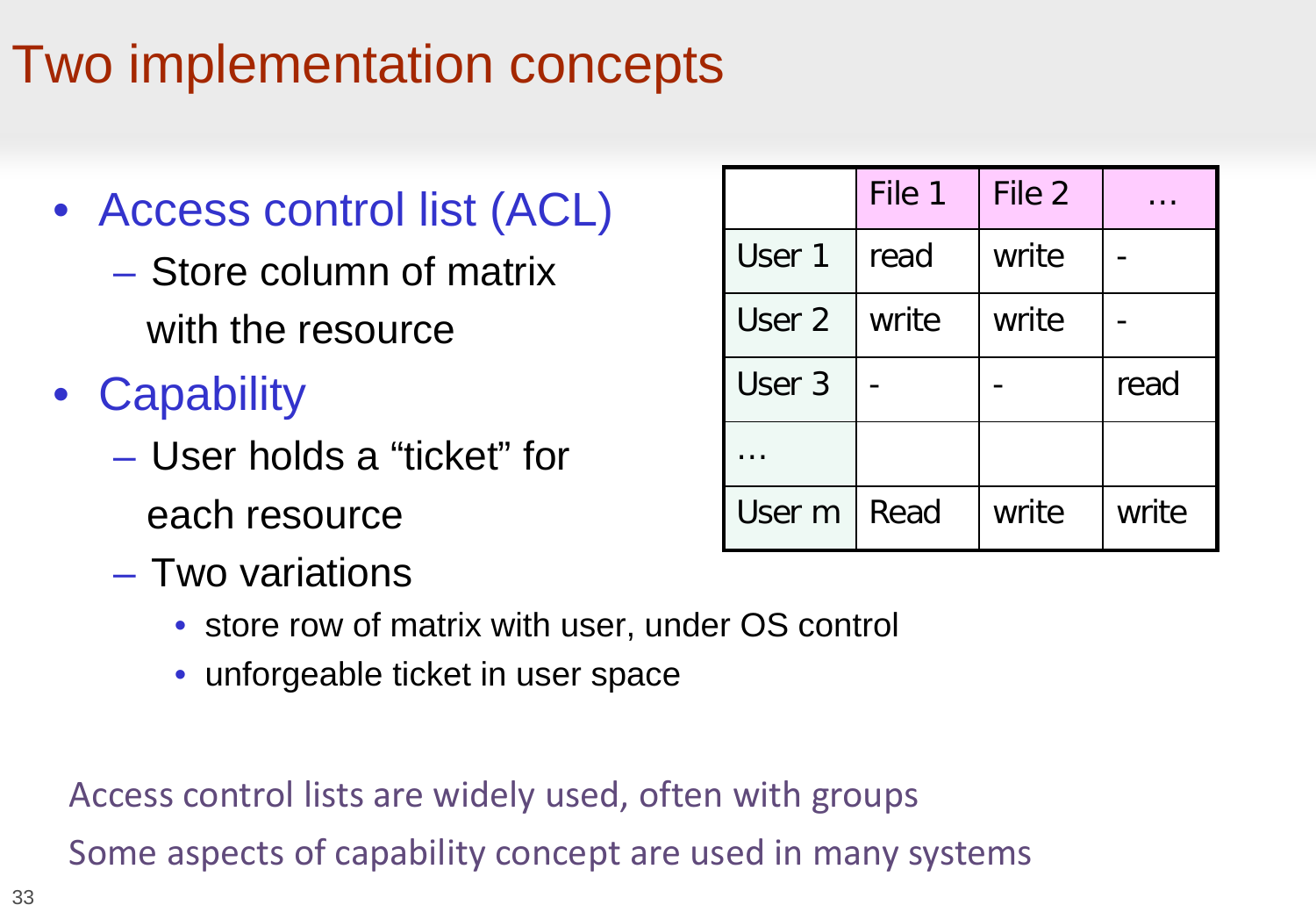#### ACL vs Capabilities

- Access control list
	- Associate list with each object
	- Check user/group against list
	- Relies on authentication: need to know user
- Capabilities
	- Capability is unforgeable ticket
		- Random bit sequence, or managed by OS
		- Can be passed from one process to another
	- Reference monitor checks ticket
		- Does not need to know identify of user/process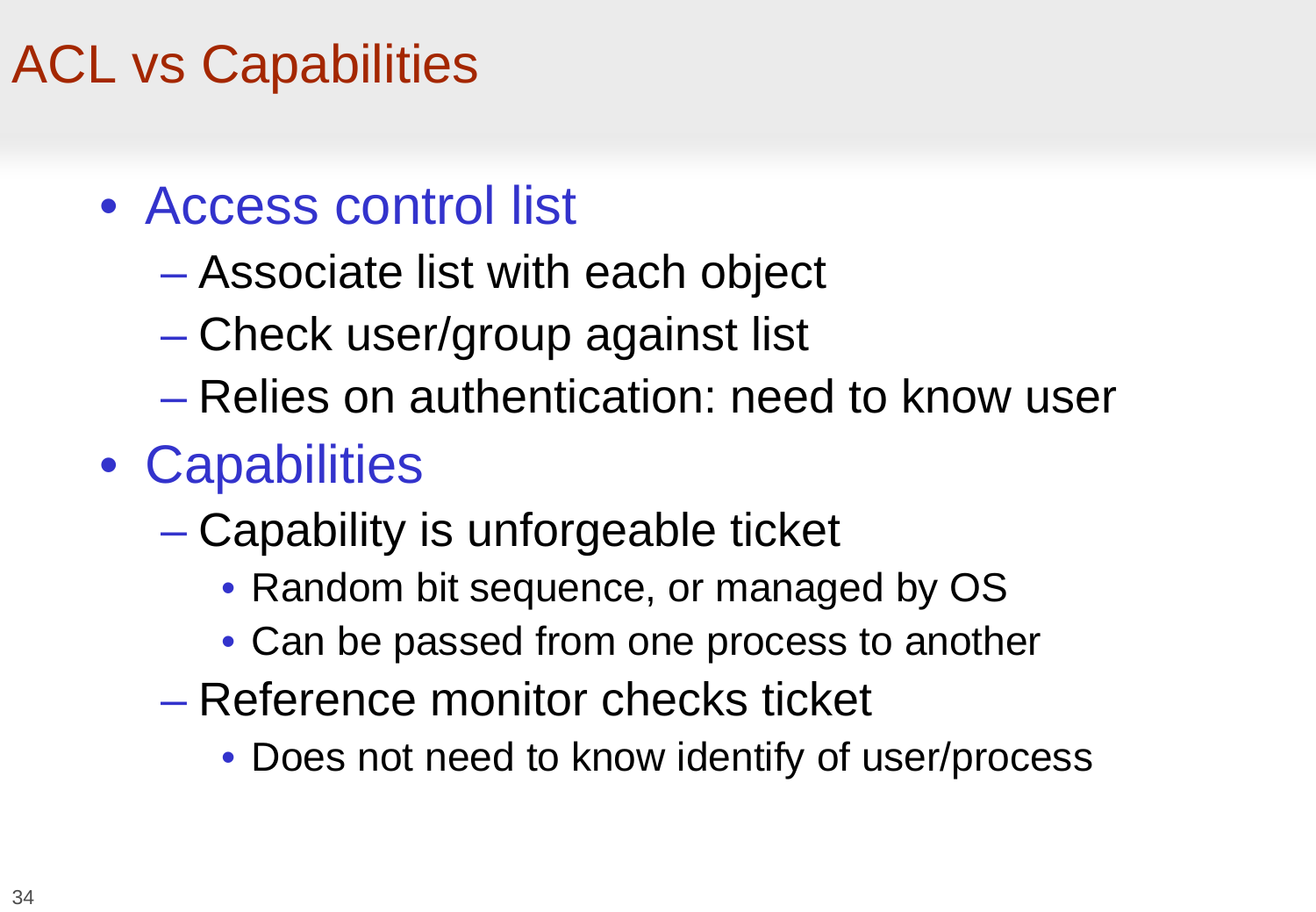#### ACL vs Capabilities

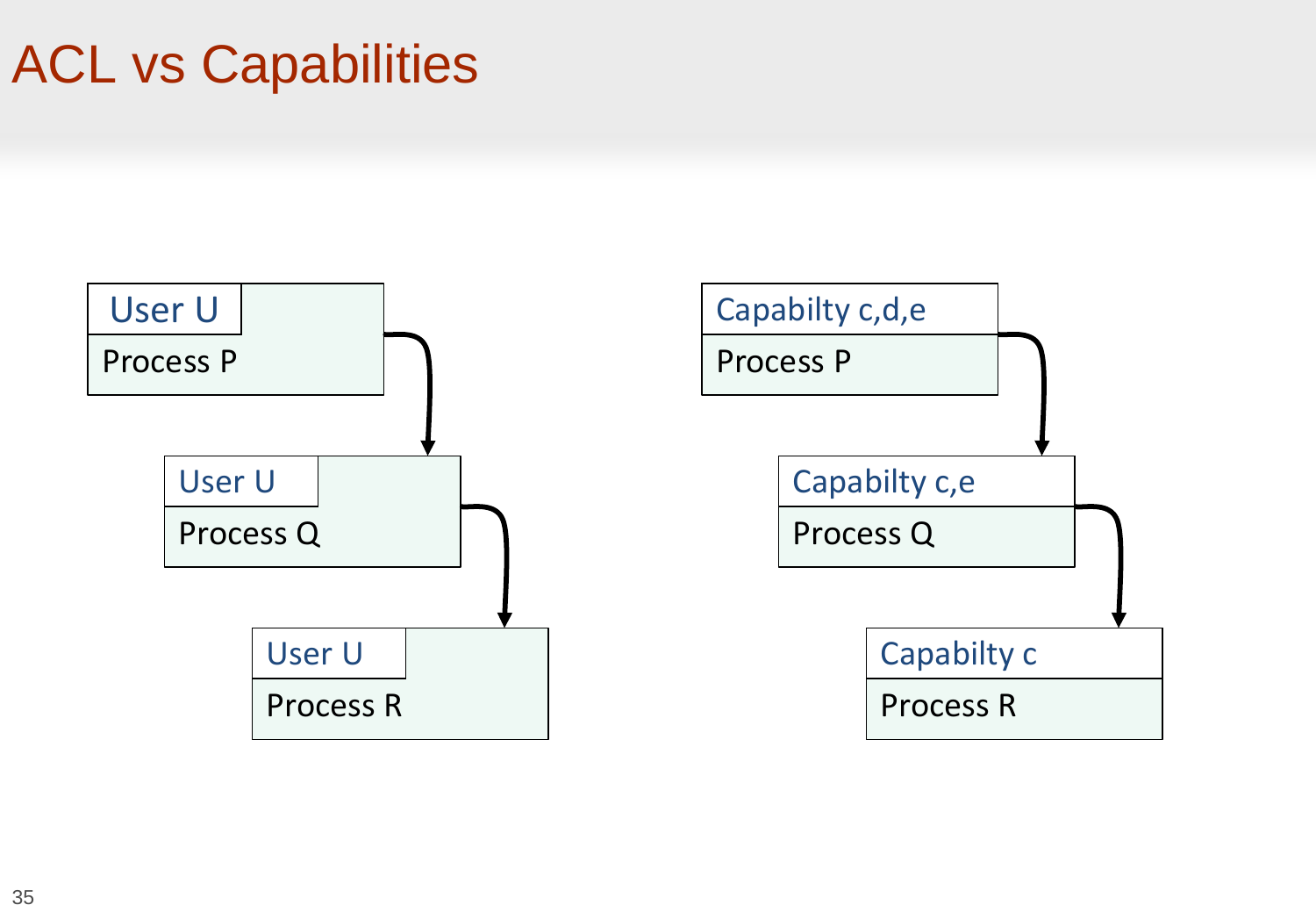#### ACL vs Capabilities

- Delegation
	- Cap: Process can pass capability at run time
	- ACL: Try to get owner to add permission to list?
		- More common: let other process act under current user
- Revocation
	- ACL: Remove user or group from list
	- Cap: Try to get capability back from process?
		- Possible in some systems if appropriate bookkeeping
			- OS knows which data is capability
			- If capability is used for multiple resources, have to revoke all or none …
		- Indirection: capability points to pointer to resource
			- If  $C \rightarrow P \rightarrow R$ , then revoke capability C by setting P=0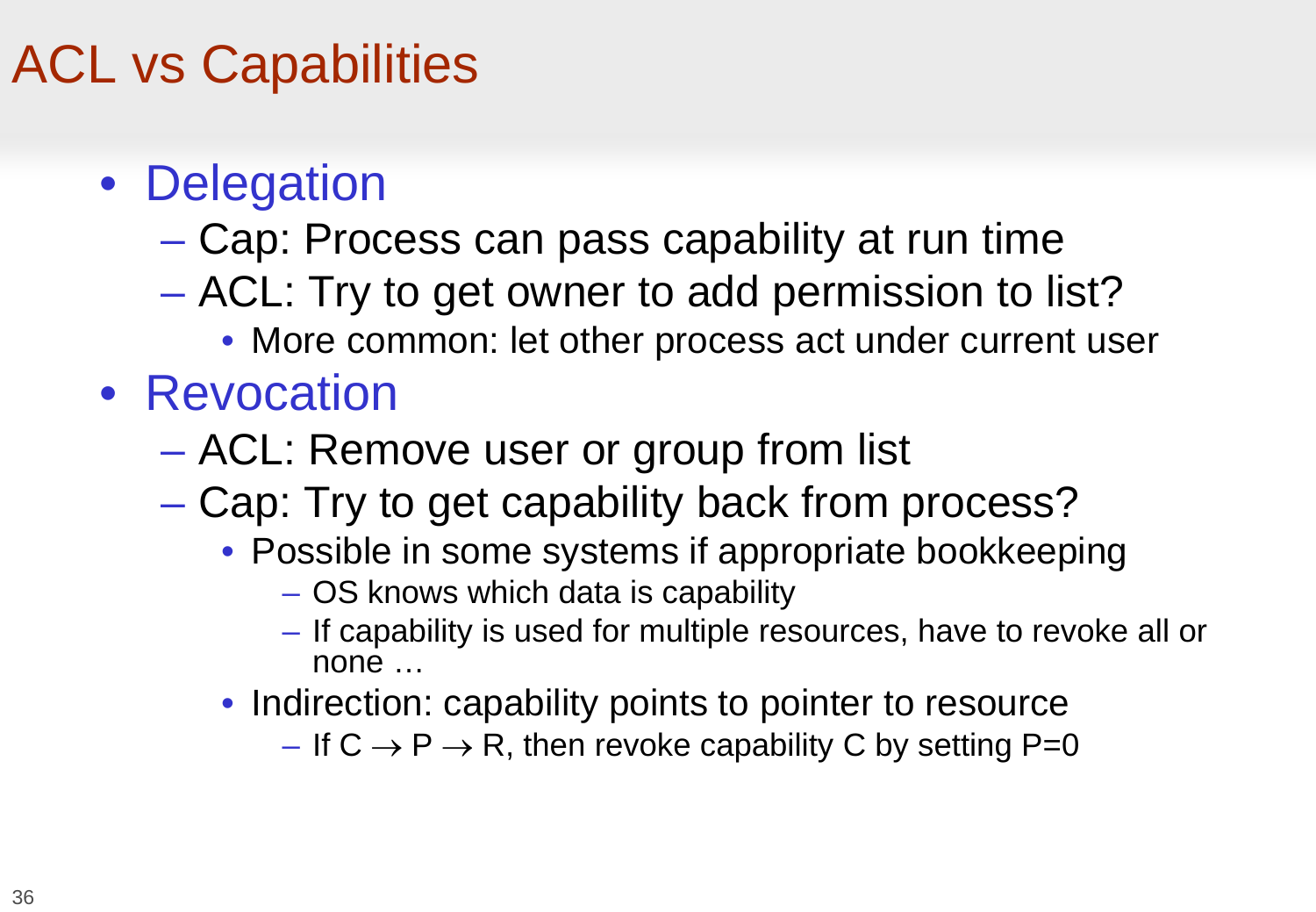#### Roles (also called Groups)

- Role = set of users
	- Administrator, PowerUser, User, Guest
	- Assign permissions to roles; each user gets permission
- Role hierarchy
	- Partial order of roles
	- Each role gets permissions of roles below
	- List only new permissions given to each role

| Administrator |  |  |
|---------------|--|--|
|               |  |  |
| PowerUser     |  |  |
|               |  |  |
| User          |  |  |
|               |  |  |
| Guest         |  |  |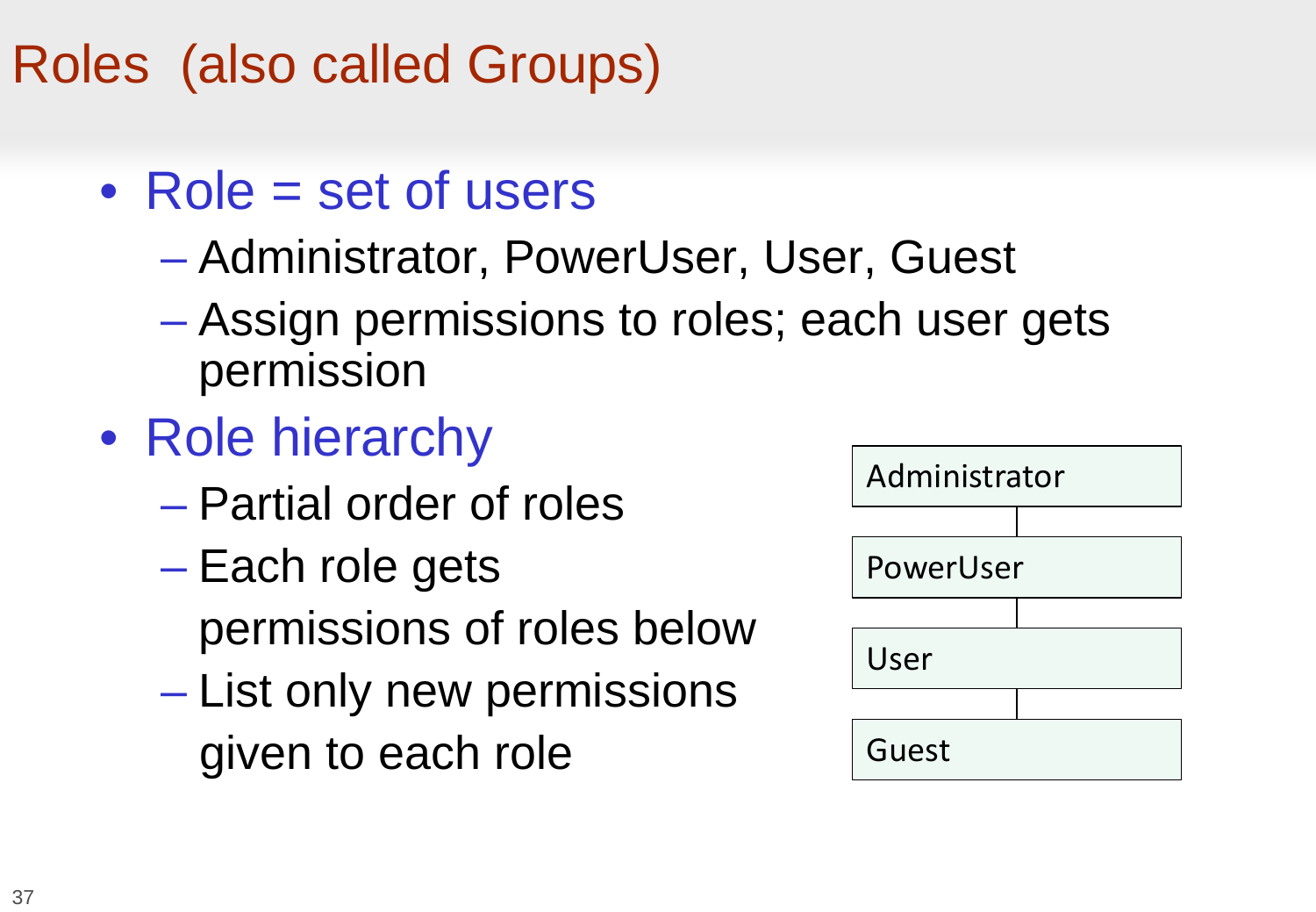#### Role-Based Access Control



Advantage: users change more frequently than roles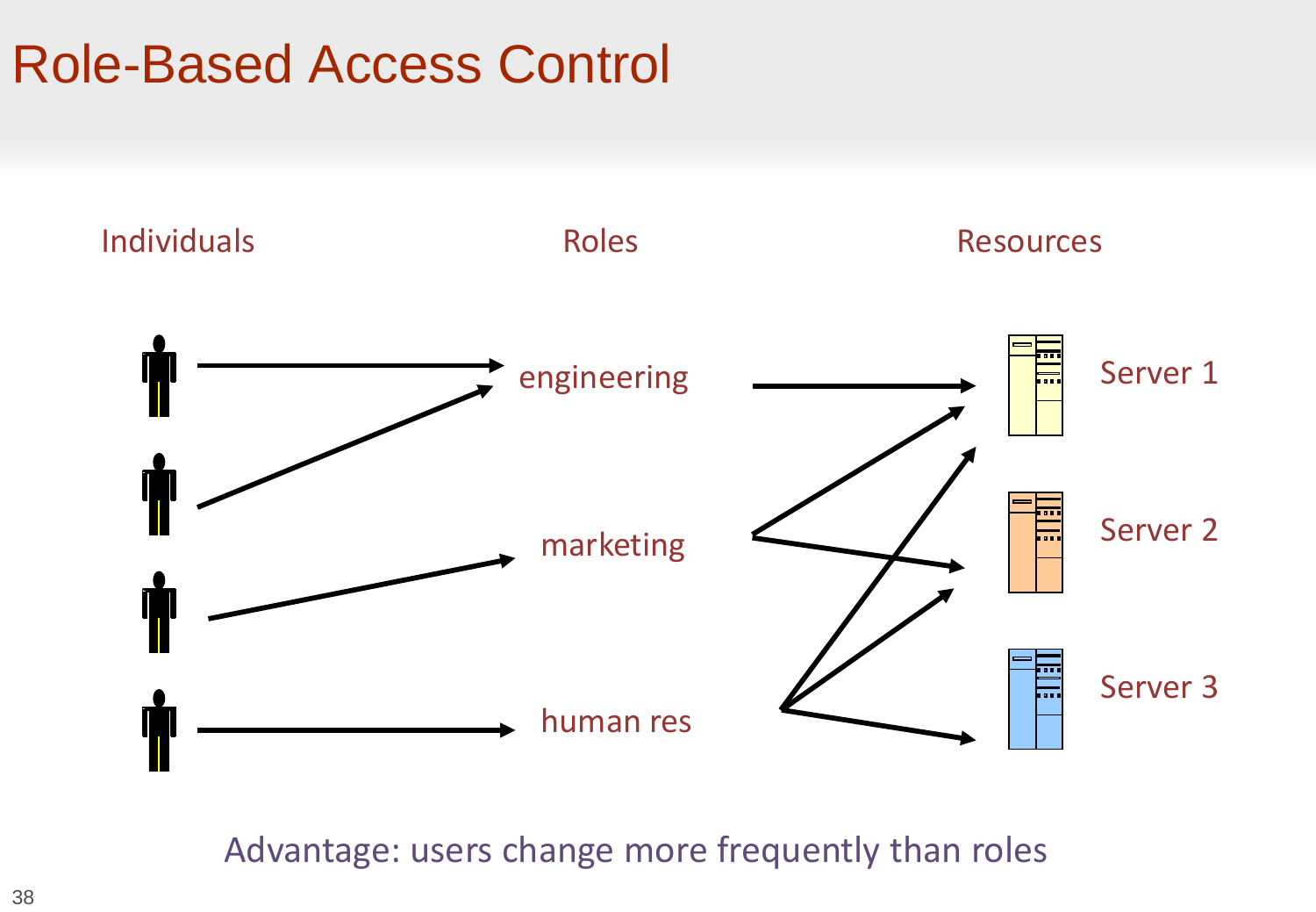# Access control Unix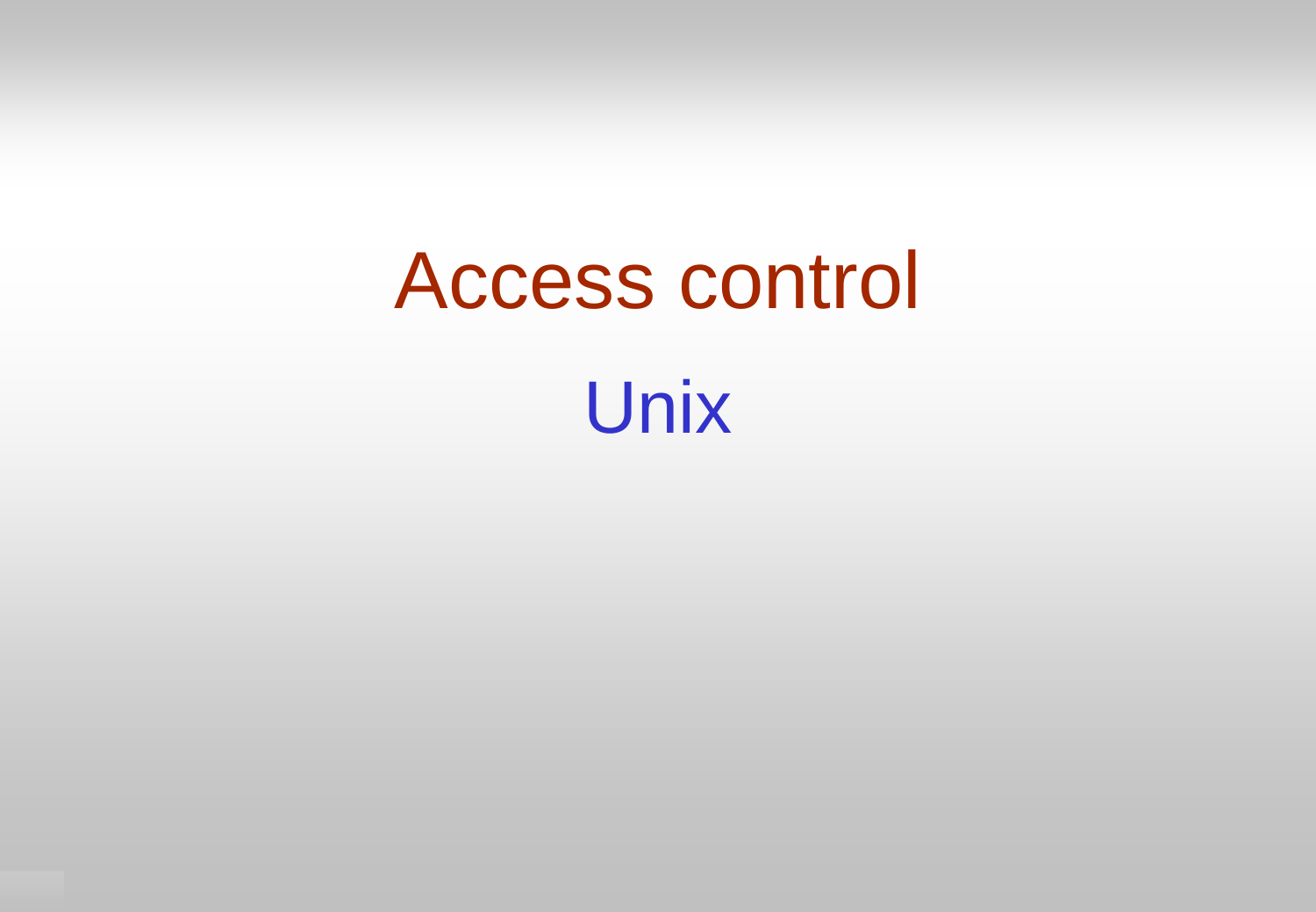#### Unix access control

- File has access control list (ACL)
	- Grants permission to user ids
	- Owner, group, other
- Process has user id
	- Inherit from creating process
	- Process can change id
		- Restricted set of options
	- Special "root" id
		- Bypass access control restrictions

|        | File 1 | File 2 |       |
|--------|--------|--------|-------|
| User 1 | read   | write  |       |
| User 2 | write  | write  |       |
| User 3 |        |        | read  |
|        |        |        |       |
| User m | Read   | write  | write |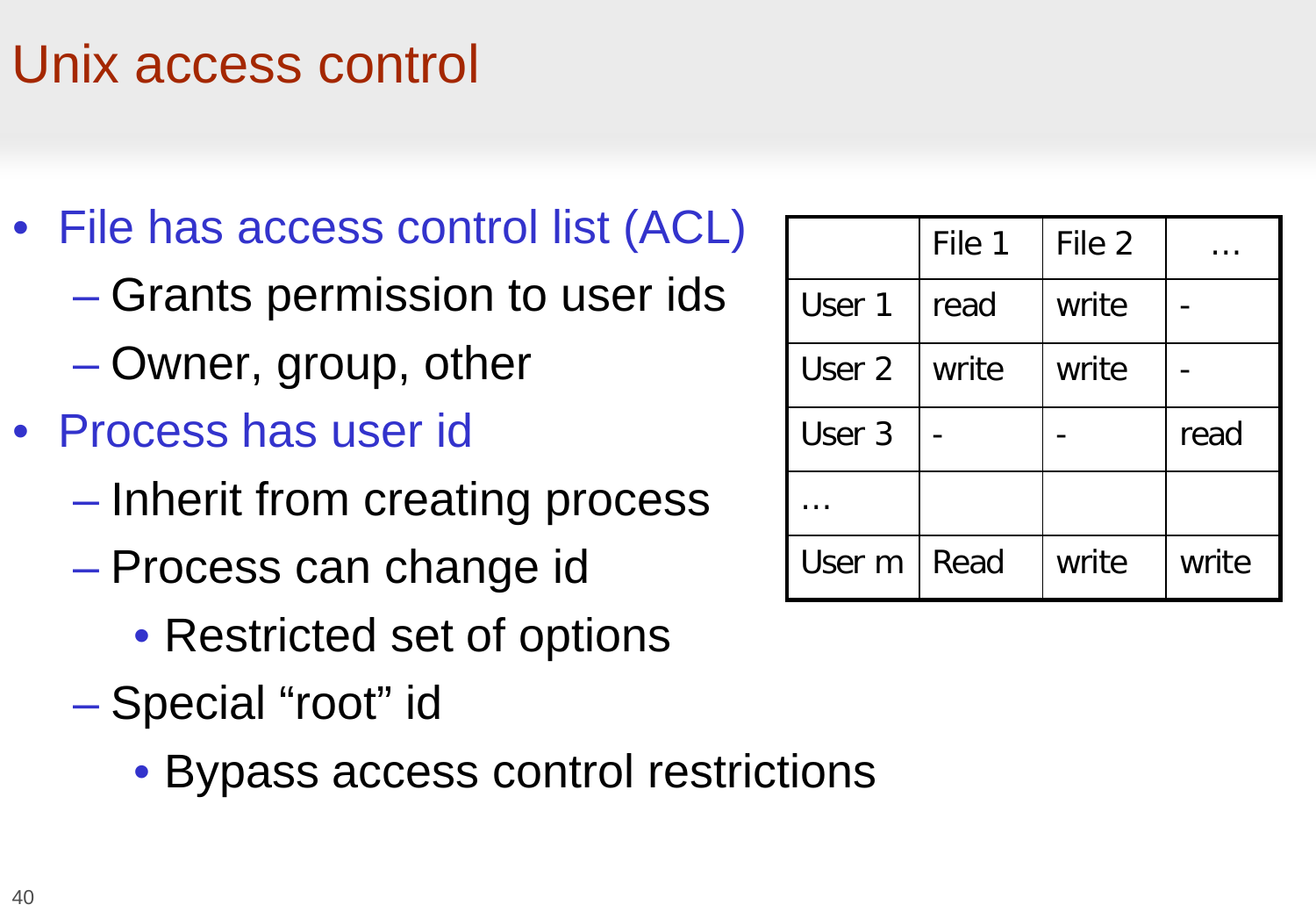#### Unix file access control list

- Each file has owner and group
- Permissions set by owner
	- Read, write, execute
	- Owner, group, other
	- Represented by vector of four octal values



- 0755 (rwxr-xr-x)  $\rightarrow$  public directory or executable 0644 (rw-r--r--)  $\rightarrow$  public file 0600 (rw-------)  $\rightarrow$  private file
- Only owner, root can change permissions – This privilege cannot be delegated or shared
- Setid bits Discuss in a few slides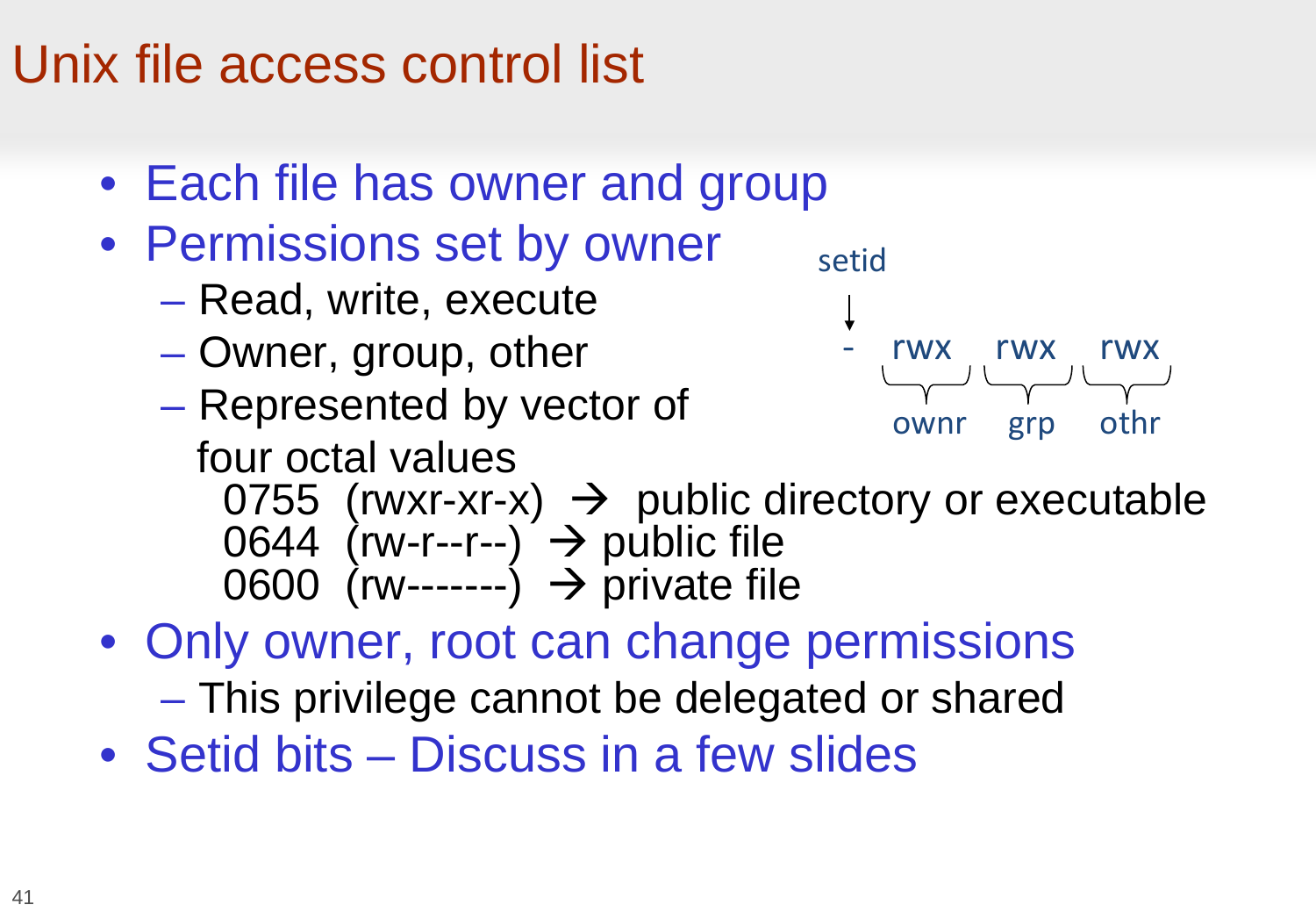#### **Question**

- Owner can have fewer privileges than other
	- What happens?
		- Owner gets access?
		- Owner does not?

#### Prioritized resolution of differences if user = owner then owner permission else if user in group then group permission else other permission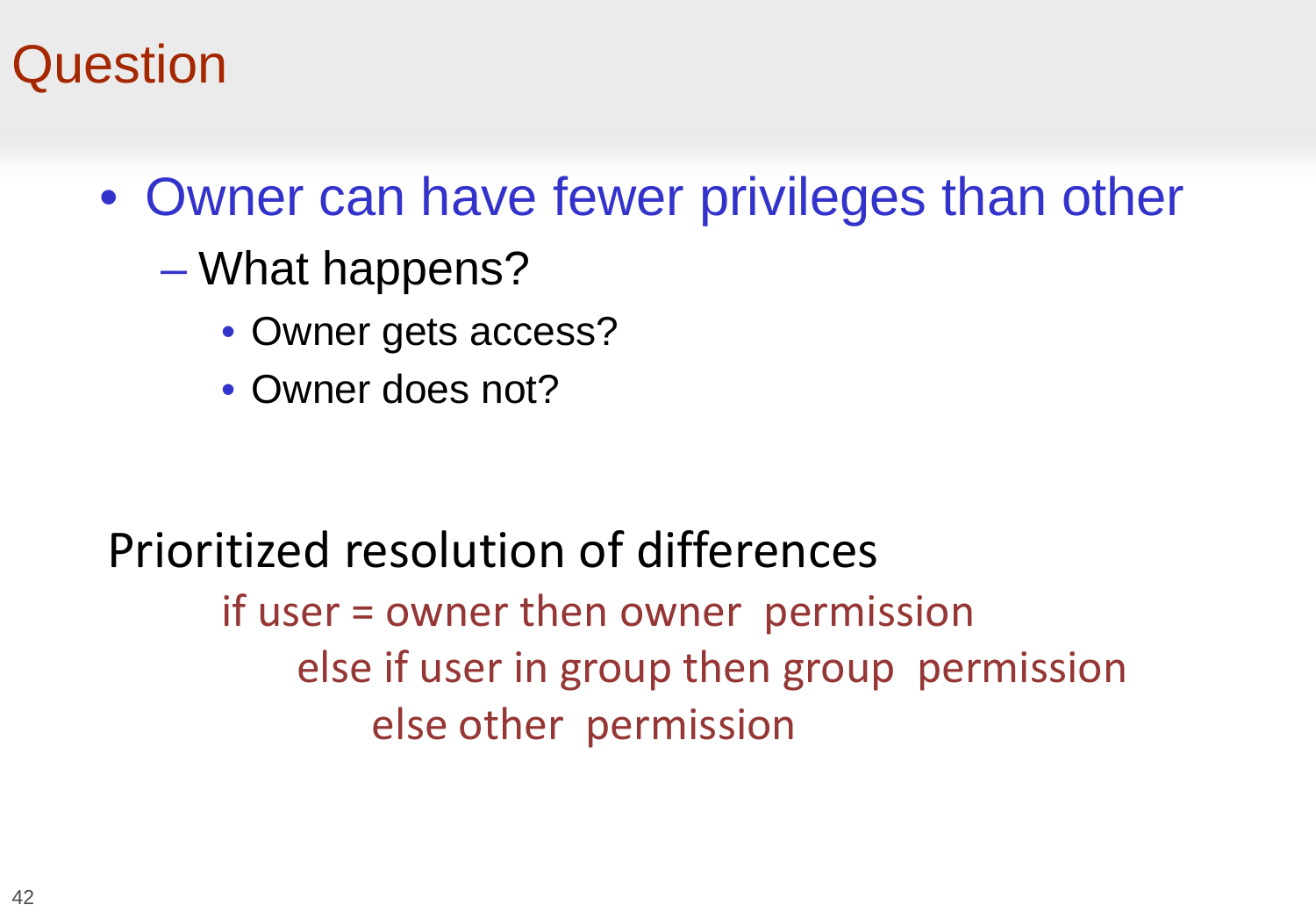#### Process effective user id (EUID)

- Each process has three Ids (+ more under Linux)
	- Real user ID (RUID)
		- same as the user ID of parent (unless changed)
		- used to determine which user started the process
	- Effective user ID (EUID)
		- from set user ID bit on the file being executed, or sys call
		- determines the permissions for process
			- file access and port binding
	- Saved user ID (SUID)
		- So previous EUID can be restored
- Real group ID, effective group ID, used similarly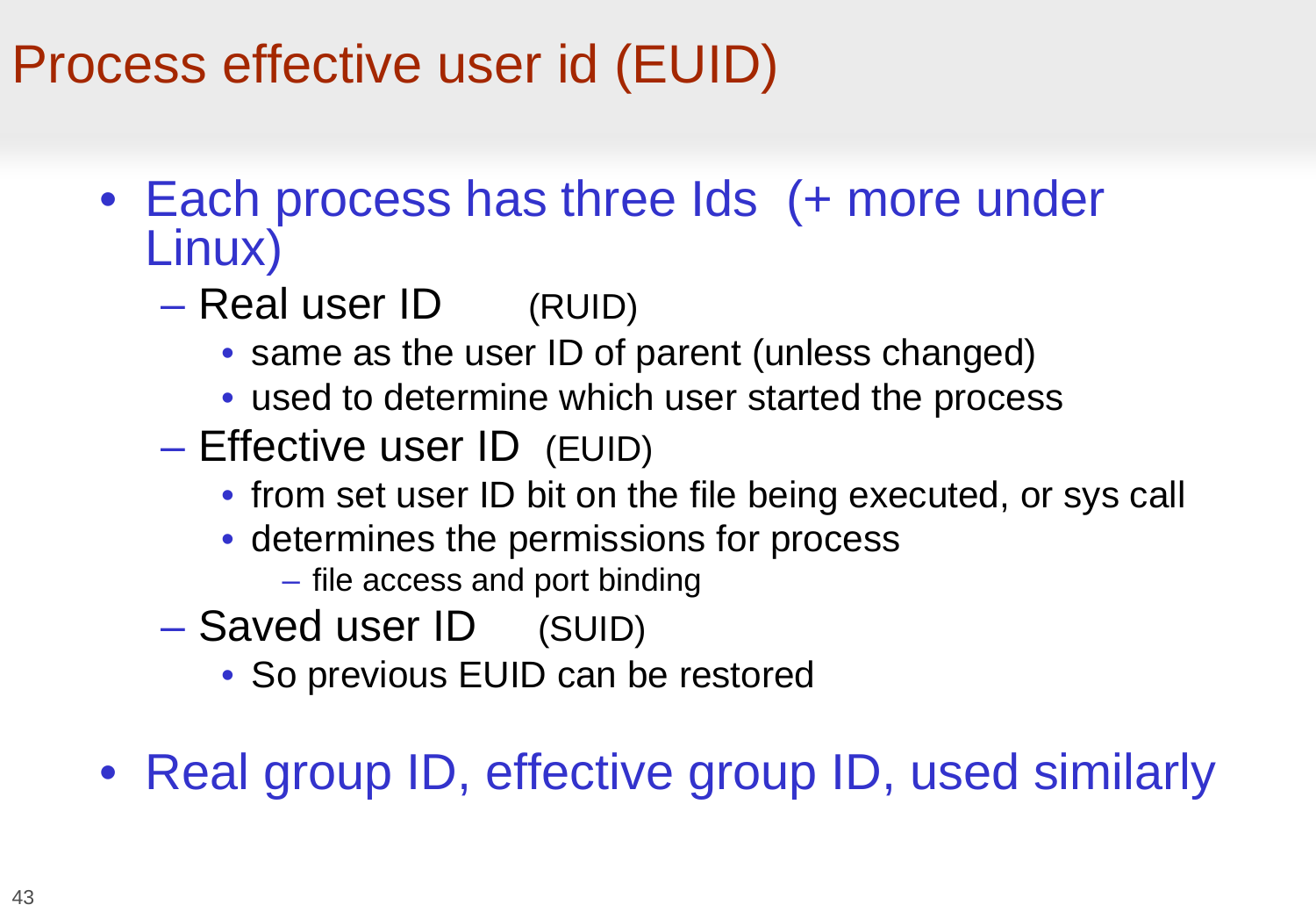#### Process Operations and IDs

- Root
	- ID=0 for superuser root; can access any file
- Fork and Exec
	- Inherit three IDs, except exec of file with setuid bit
- Setuid system calls
	- seteuid(newid) can set EUID to
		- Real ID or saved ID, regardless of current EUID
		- Any ID, if EUID=0
- Details are actually more complicated

– Several different calls: setuid, seteuid, setreuid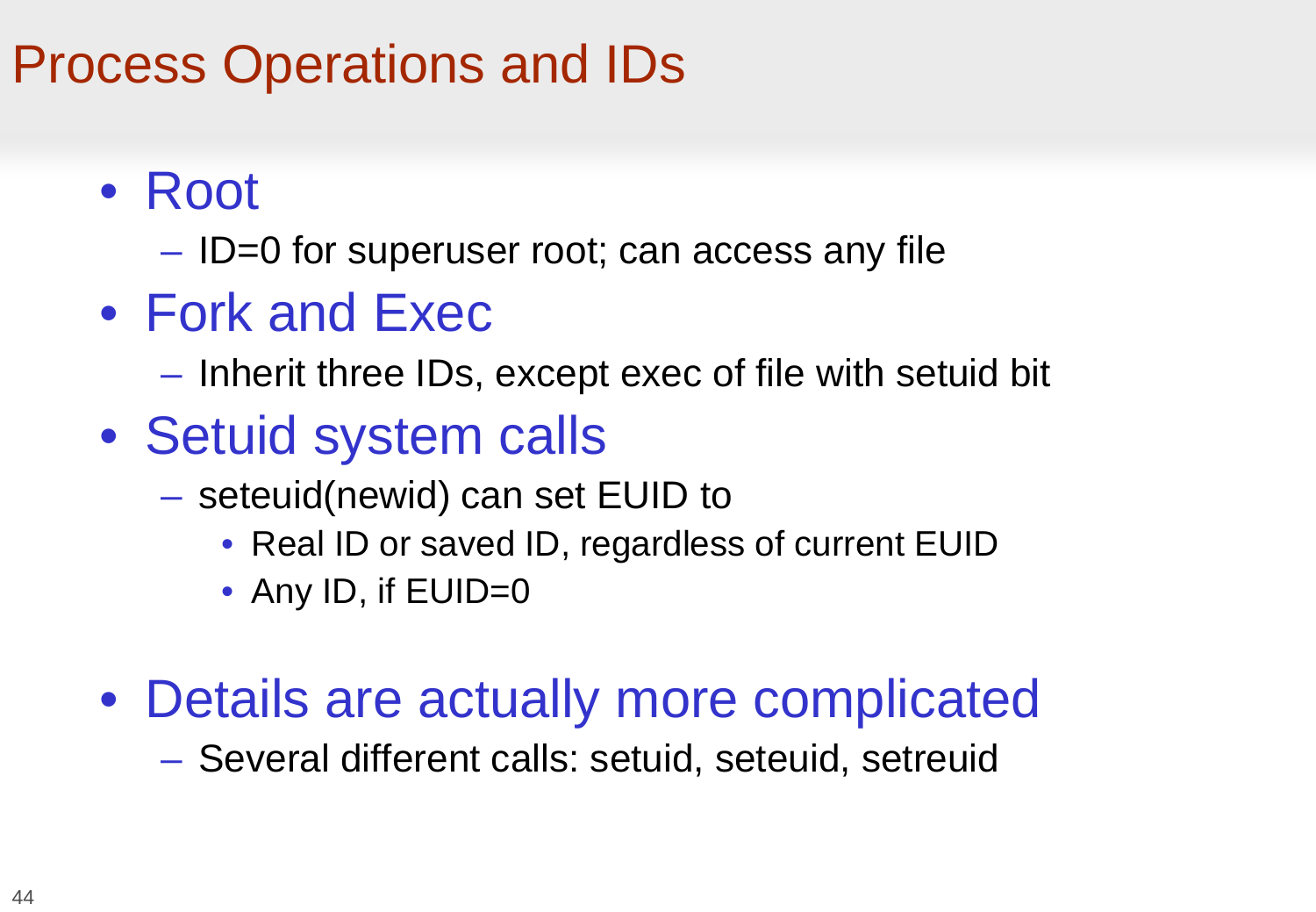#### setid bits on executable Unix file

- Three setid bits
	- Setuid set EUID of process to ID of file owner
	- Setgid set EGID of process to GID of file
	- Sticky
		- Off: if user has write permission on directory, can rename or remove files, even if not owner
		- On: only file owner, directory owner, and root can rename or remove file in the directory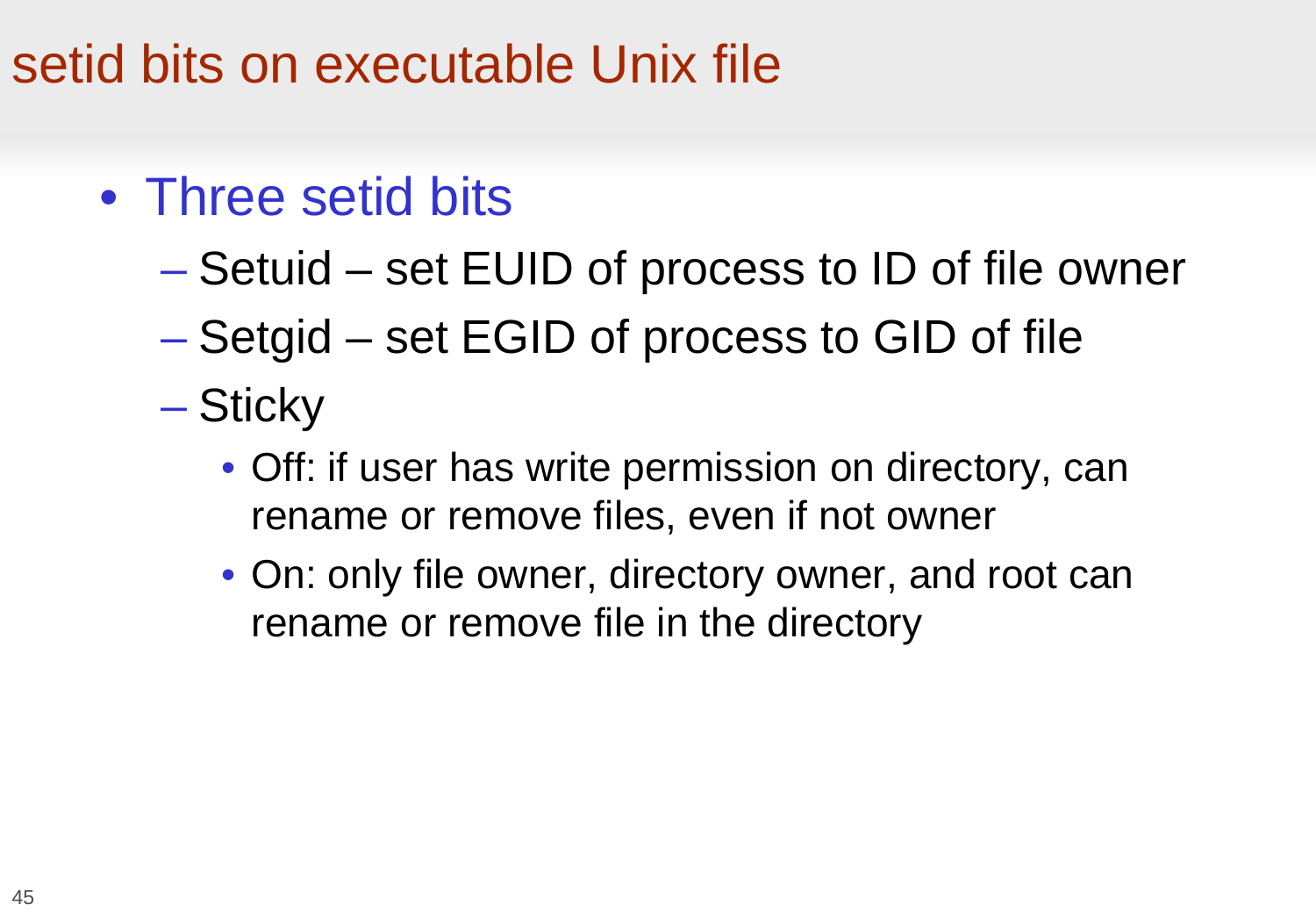#### setuid example